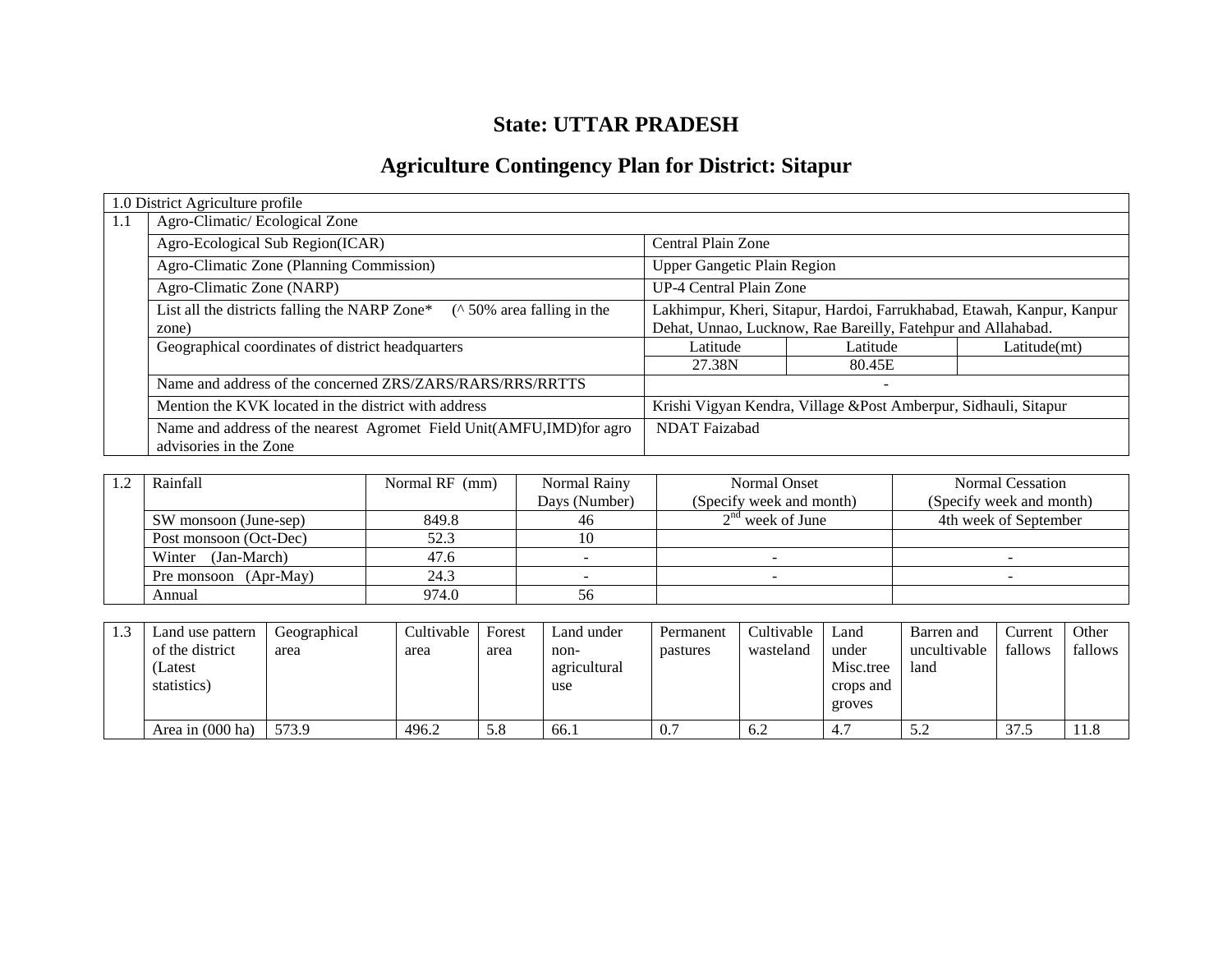| 1.4 | Maior Soils                                   | Area $(000 \text{ ha.})$ | Percent(%) of total |
|-----|-----------------------------------------------|--------------------------|---------------------|
|     | Deep, fine soils moderately saline and sodic  | 188.6                    | 38 %                |
|     | associated                                    |                          |                     |
|     | Deep, loamy soils and slightly eroded         | 143.9                    | 29%                 |
|     | Deep, silty soils associated with loamy soils | 114.1                    | 23%                 |

| <br>Agricultural land use                               | Area( $000$ ha.) | (0/0)<br>Cropping intensity |
|---------------------------------------------------------|------------------|-----------------------------|
| Net sown area                                           | 436.0            | 133.63%                     |
| $\mathbf{a}\mathbf{a}$<br>Area sown more than once<br>. |                  |                             |
| Gross cropped area                                      | 663.1            |                             |

| 1.6 | Irrigation                             | Area('000 ha) |                                                                                                   |                                    |  |  |  |  |  |  |
|-----|----------------------------------------|---------------|---------------------------------------------------------------------------------------------------|------------------------------------|--|--|--|--|--|--|
|     | Net irrigation area                    | 384.2         |                                                                                                   |                                    |  |  |  |  |  |  |
|     | Gross irrigated area                   | 568.2         |                                                                                                   |                                    |  |  |  |  |  |  |
|     | Rain fed area                          | 51.8          |                                                                                                   |                                    |  |  |  |  |  |  |
|     | Sources of irrigation (Gross Irrigated | Number        | Area('000 ha)                                                                                     | Percentage of total irrigated area |  |  |  |  |  |  |
|     | Area)                                  |               |                                                                                                   |                                    |  |  |  |  |  |  |
|     | Canals                                 |               | 29.743                                                                                            | 5.2                                |  |  |  |  |  |  |
|     | Tanks                                  |               | 0.132                                                                                             | 0.1                                |  |  |  |  |  |  |
|     | Open wells                             |               | 0.0                                                                                               |                                    |  |  |  |  |  |  |
|     | Bore wells (Tube wells)                |               | 538.273                                                                                           | 94.7                               |  |  |  |  |  |  |
|     | Lift irrigation schemes                |               | <b>NA</b>                                                                                         |                                    |  |  |  |  |  |  |
|     | Micro-irrigation                       |               | NA                                                                                                |                                    |  |  |  |  |  |  |
|     | Other sources                          |               | $\theta$                                                                                          |                                    |  |  |  |  |  |  |
|     | <b>Total Irrigated Area</b>            |               | 568.148                                                                                           |                                    |  |  |  |  |  |  |
|     | Pump sets (2011-12)                    | 139514        |                                                                                                   |                                    |  |  |  |  |  |  |
|     | No. of Tractors                        | 14207         |                                                                                                   |                                    |  |  |  |  |  |  |
|     | Groundwater availability and use*      | No of blocks- | $%$ )area                                                                                         | Quality of water                   |  |  |  |  |  |  |
|     | (Data source: State/ Central Ground    | Tehsils-      |                                                                                                   |                                    |  |  |  |  |  |  |
|     | water Department/Board)                |               |                                                                                                   |                                    |  |  |  |  |  |  |
|     | Over exploited                         |               |                                                                                                   |                                    |  |  |  |  |  |  |
|     | Critical                               |               |                                                                                                   |                                    |  |  |  |  |  |  |
|     | Semi-critical                          |               |                                                                                                   |                                    |  |  |  |  |  |  |
|     | Safe                                   |               |                                                                                                   |                                    |  |  |  |  |  |  |
|     | Waste water availability and use       |               |                                                                                                   |                                    |  |  |  |  |  |  |
|     | Ground water quality                   |               |                                                                                                   |                                    |  |  |  |  |  |  |
|     |                                        |               | *over-exploited groundwater utilization> 100%; critical: 90-100%; semicritical: 70-90%; safe:<70% |                                    |  |  |  |  |  |  |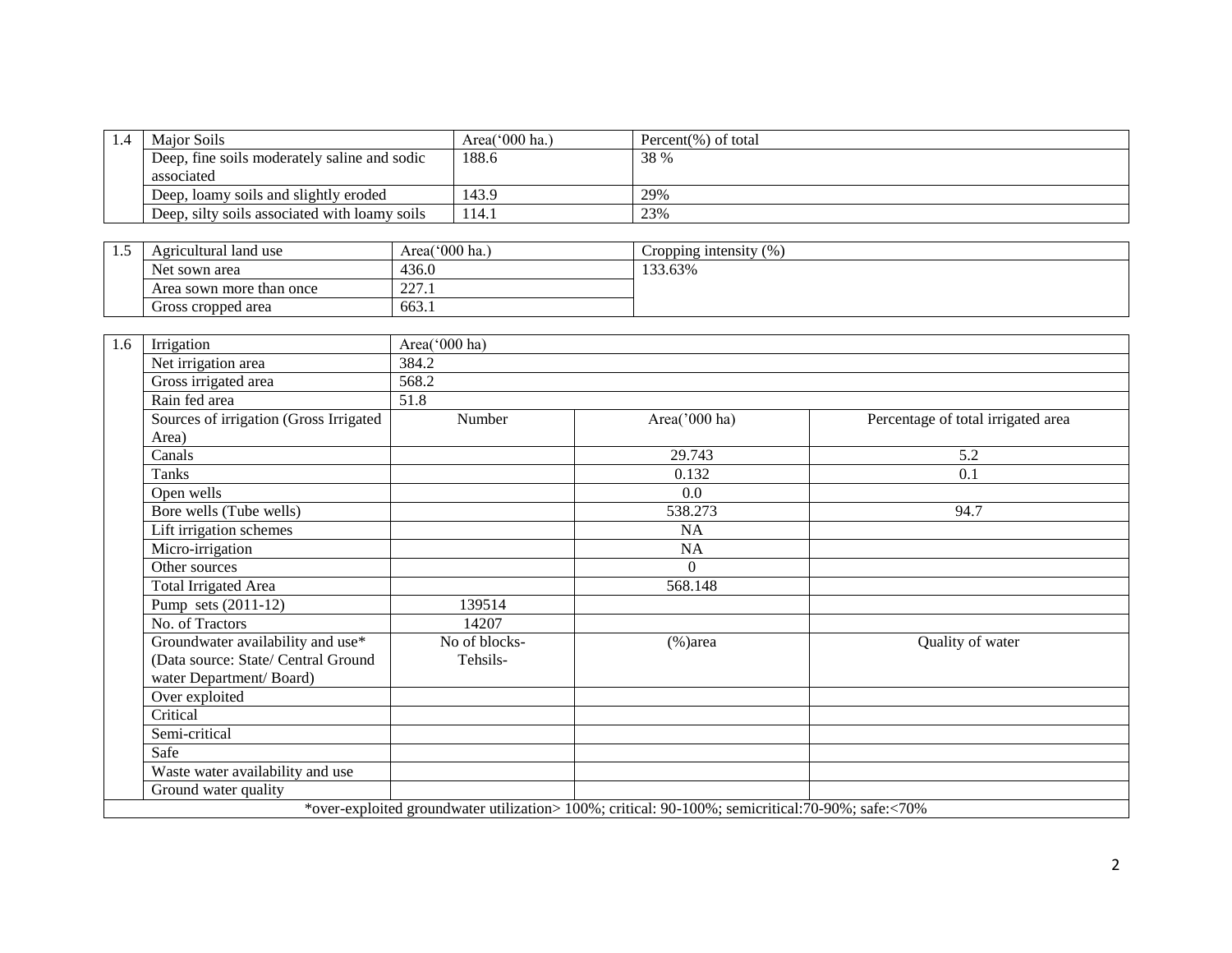### **1.7 Area under major field crops & (As per latest figures 2011-12)**

| 1.7 | Major field crops cultivated | Area(' $000$ ha) |          |                          |           |                          |                          |                          |        |  |
|-----|------------------------------|------------------|----------|--------------------------|-----------|--------------------------|--------------------------|--------------------------|--------|--|
|     |                              | Kharif           |          |                          | Rabi      | Summer                   | Total                    |                          |        |  |
|     |                              | Irrigated        | Rain fed | Total                    | Irrigated | Rain fed                 | Total                    |                          |        |  |
|     | Wheat                        |                  |          |                          | 214.6     | 0.006                    | 214.6                    |                          | 214.6  |  |
|     | Rice                         | 158.4            | 3.8      | 162.2                    |           | $\Omega$                 |                          | 0.028                    | 162.2  |  |
|     | Sugarcane                    | 125.6            | 0.7      | 126.3                    |           |                          | $\sim$                   | -                        | 126.3  |  |
|     | Rapeseed Mustard             | -                |          | $\overline{\phantom{a}}$ | 18.581    | 2.590                    | 21.171                   | -                        | 21.171 |  |
|     | Lentil                       | -                |          | $\overline{\phantom{0}}$ | 0.3       | 20.3                     | 20.6                     | $\sim$                   | 20.6   |  |
|     | Maize                        | 0.001            | 12.8     | 12.8                     |           | $\overline{\phantom{0}}$ | $\overline{\phantom{0}}$ | $\overline{\phantom{0}}$ | 12.8   |  |

### **1.8 Production and productivity of major crops (Average of last 5 years)**

| 1.8 | Major field crops |                          |              |                |                          | Area('000 ha)            |                          |            |              |           |
|-----|-------------------|--------------------------|--------------|----------------|--------------------------|--------------------------|--------------------------|------------|--------------|-----------|
|     | cultivated        |                          | Kharif       |                | Rabi                     |                          | Summer                   |            | Total        | Crop      |
|     |                   | Production               | Productivity | Production     | Productivity             | Production               | Productivity             | Production | Productivity | residue   |
|     |                   | (000 t)                  | (Kg/ha)      | (000 t)        | (Kg/ha)                  | (000 t)                  | (Kg/ha)                  | (000 t)    | (Kg/ha)      | as fodder |
|     |                   |                          |              |                |                          |                          |                          |            |              | (000)     |
|     |                   |                          |              |                |                          |                          |                          |            |              | tons)     |
|     | Rice              | 292.8                    | 1912         |                | $\overline{\phantom{a}}$ | $\overline{\phantom{a}}$ | $\overline{\phantom{a}}$ | 292.8      | 1912         | <b>NA</b> |
|     | Wheat             | $\overline{\phantom{a}}$ | -            | 637.6          | 2913                     | $\overline{\phantom{a}}$ | $\sim$                   | 637.6      | 2913         | <b>NA</b> |
|     | Maize             | 11.3                     | 708          | $\overline{a}$ | $\overline{\phantom{a}}$ | -                        | $\overline{\phantom{0}}$ | 11.3       | 708          | <b>NA</b> |
|     | Lentil            | $\overline{\phantom{0}}$ | -            | 18.7           | 770                      | $\overline{\phantom{a}}$ | $\overline{\phantom{a}}$ | 18.7       | 770          | <b>NA</b> |
|     | Rapeseed Mustard  | $\overline{\phantom{a}}$ |              | 15.5           | 837                      | $\overline{\phantom{a}}$ | $\overline{\phantom{a}}$ | 15.5       | 837          | <b>NA</b> |
|     | Sugarcane         | 6361.3                   | 51536        | $\overline{a}$ | $\sim$                   | $\overline{\phantom{a}}$ | $\sim$                   | 6361.3     | 51536        | NA        |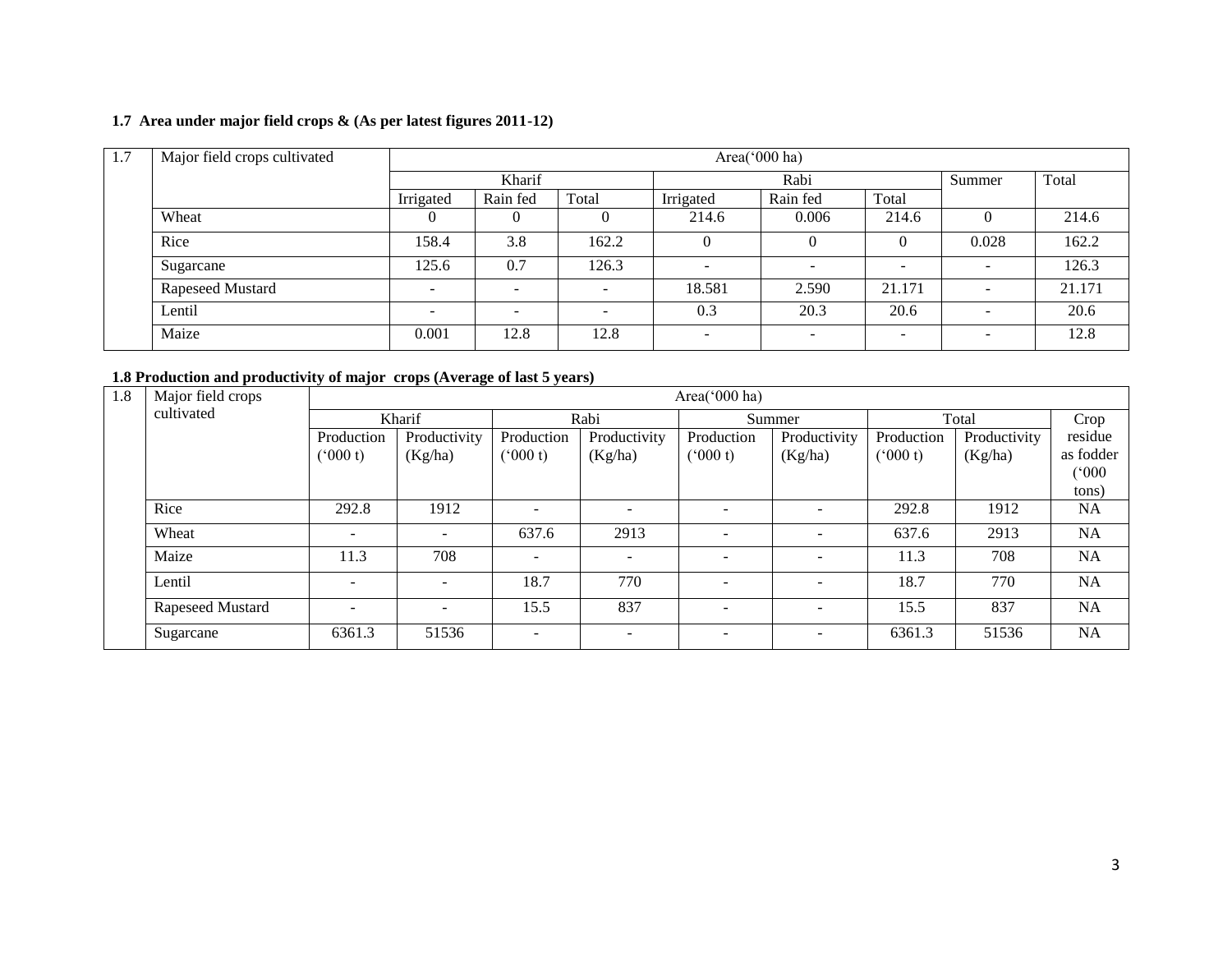| 1.9 | <b>Sowing</b>  | <b>Rice</b> | Pigeon     | <b>Urd</b> | <b>Maize</b> | <b>GroundN</b> | Sorghum    | Wheat     | Lentil     | Gram       | <b>Sugarcan</b> | <b>Mustard</b> |
|-----|----------------|-------------|------------|------------|--------------|----------------|------------|-----------|------------|------------|-----------------|----------------|
|     | window         |             | Pea        |            |              | ut             |            |           |            |            | e               |                |
|     | for $5$        |             |            |            |              |                |            |           |            |            |                 |                |
|     | major<br>field |             |            |            |              |                |            |           |            |            |                 |                |
|     | crops          |             |            |            |              |                |            |           |            |            |                 |                |
|     | Kharif $-$     | $\sim$      | First week | $2nd$ week | First week   | First week     | First week |           |            |            |                 |                |
|     | Rainfed        |             | of July to | of July to | of July to   | of July to     | of July to |           |            |            |                 |                |
|     |                |             | Last week  | First week | $3rd$ week   | Last week      | 3rd week   |           |            |            |                 |                |
|     |                |             | of August  | of August  | of July      | of July        | of July    |           |            |            |                 |                |
|     | Kharif -       | First week  |            | ÷          | First week   | First week     |            |           |            |            | 2nd week        |                |
|     | Irrigated      | of July to  |            |            | of June to   | of June to     |            |           |            |            | of Feb to       |                |
|     |                | First       |            |            | First week   | First week     |            |           |            |            | last week       |                |
|     |                | week of     |            |            | of July      | of July        |            |           |            |            | of March        |                |
|     |                | August      |            |            |              |                |            |           |            |            |                 |                |
|     | Rabi-          |             |            |            |              |                |            |           | First week | First week | $\sim$          | First week     |
|     | Rainfed        |             |            |            |              |                |            |           | of Oct to  | of Oct to  |                 | of Sep to      |
|     |                |             |            |            |              |                |            |           | Last       | Last       |                 | 2nd            |
|     |                |             |            |            |              |                |            |           | week of    | week of    |                 | week of        |
|     |                |             |            |            |              |                |            |           | Oct        | Oct        |                 | Oct            |
|     | Rabi-          |             |            |            |              |                |            | 2nd week  |            | ÷          | First week      |                |
|     | Irrigated      |             |            |            |              |                |            | of Nov to |            |            | of Oct to       |                |
|     |                |             |            |            |              |                |            | 2th week  |            |            | last week       |                |
|     |                |             |            |            |              |                |            | of Dec    |            |            | of Oct          |                |

| 1.10 | What is the major contingency the district is prone to?                          | Regular | <b>Occasional</b>        | <b>None</b> |
|------|----------------------------------------------------------------------------------|---------|--------------------------|-------------|
|      | Drought                                                                          |         |                          |             |
|      | Flood                                                                            |         | $\overline{\phantom{a}}$ |             |
|      | Cyclone                                                                          |         | $\overline{\phantom{a}}$ |             |
|      | Hail storm                                                                       | ۰.      |                          |             |
|      | Heat wave                                                                        | -       |                          |             |
|      | Cold wave                                                                        |         |                          |             |
|      | Frost                                                                            |         | -                        |             |
|      | Sea water intrusion                                                              | ٠       | $\blacksquare$           |             |
|      | Sheath Blight, Stemborrer, Pyrilla loos smut, Heliothis, Rust etc white<br>grub. | -       | $\overline{\phantom{a}}$ |             |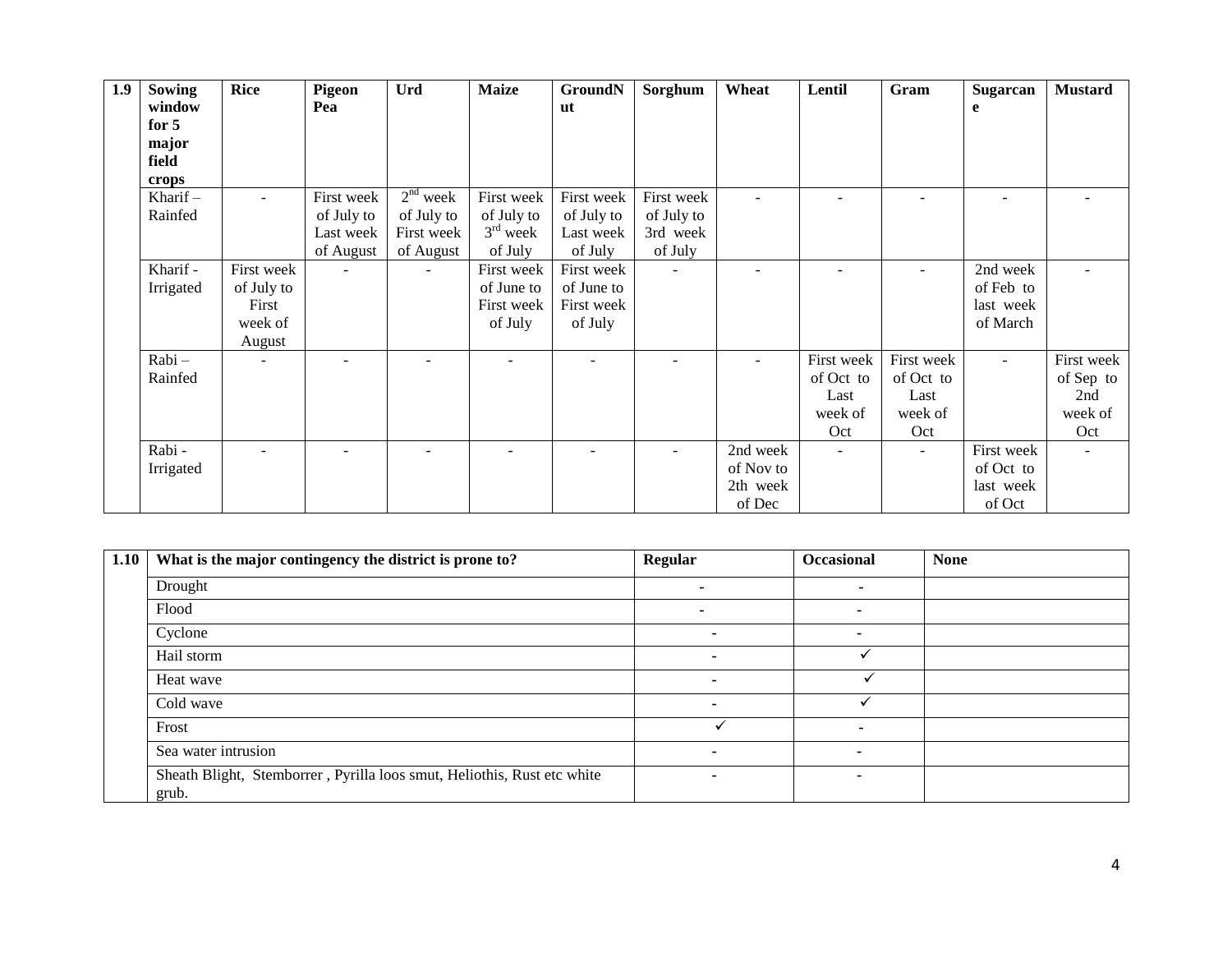| 1.14 | <sup>1</sup> Include Digital maps of the district for | Location map of district with in State as .<br>Annexure | Enclosed<br>: Yes |
|------|-------------------------------------------------------|---------------------------------------------------------|-------------------|
|      |                                                       | Mean annual rainfall as Annexure 2                      | Enclosed : Yes    |
|      |                                                       | Soil map as Annexure 3                                  | : Yes<br>Enclosed |

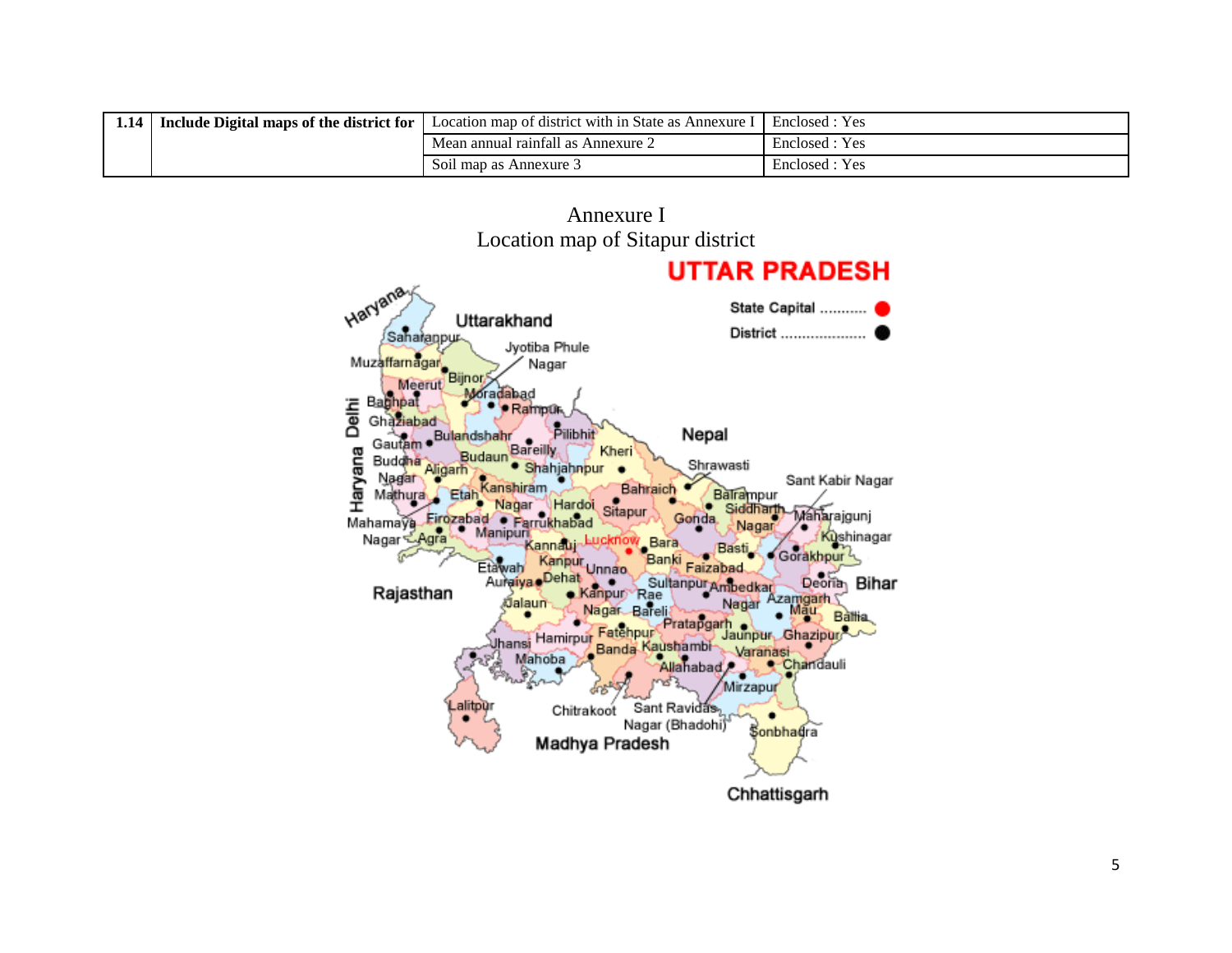Annexure 2 Average Month-wise rainfall (mm) in Sitapur District

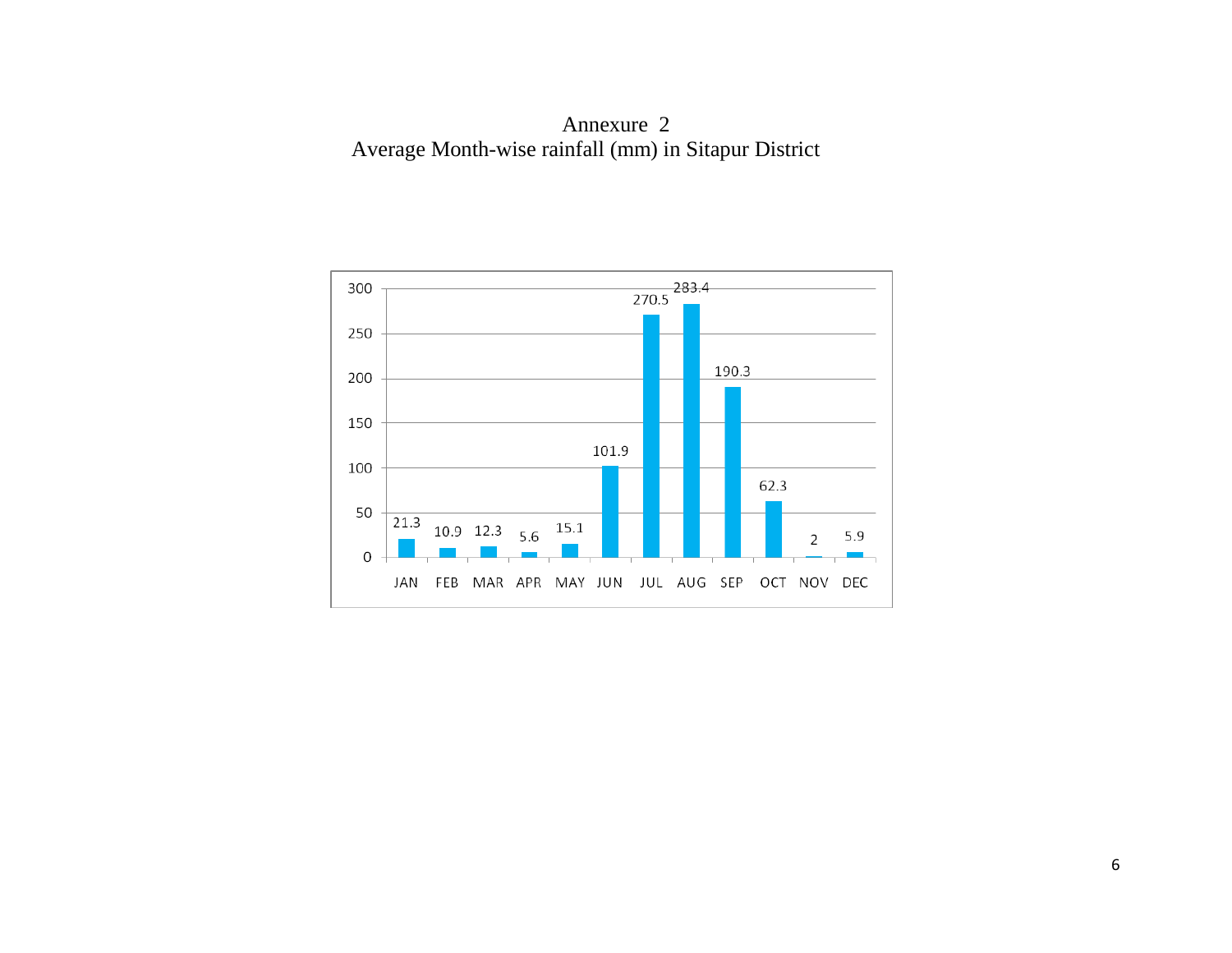

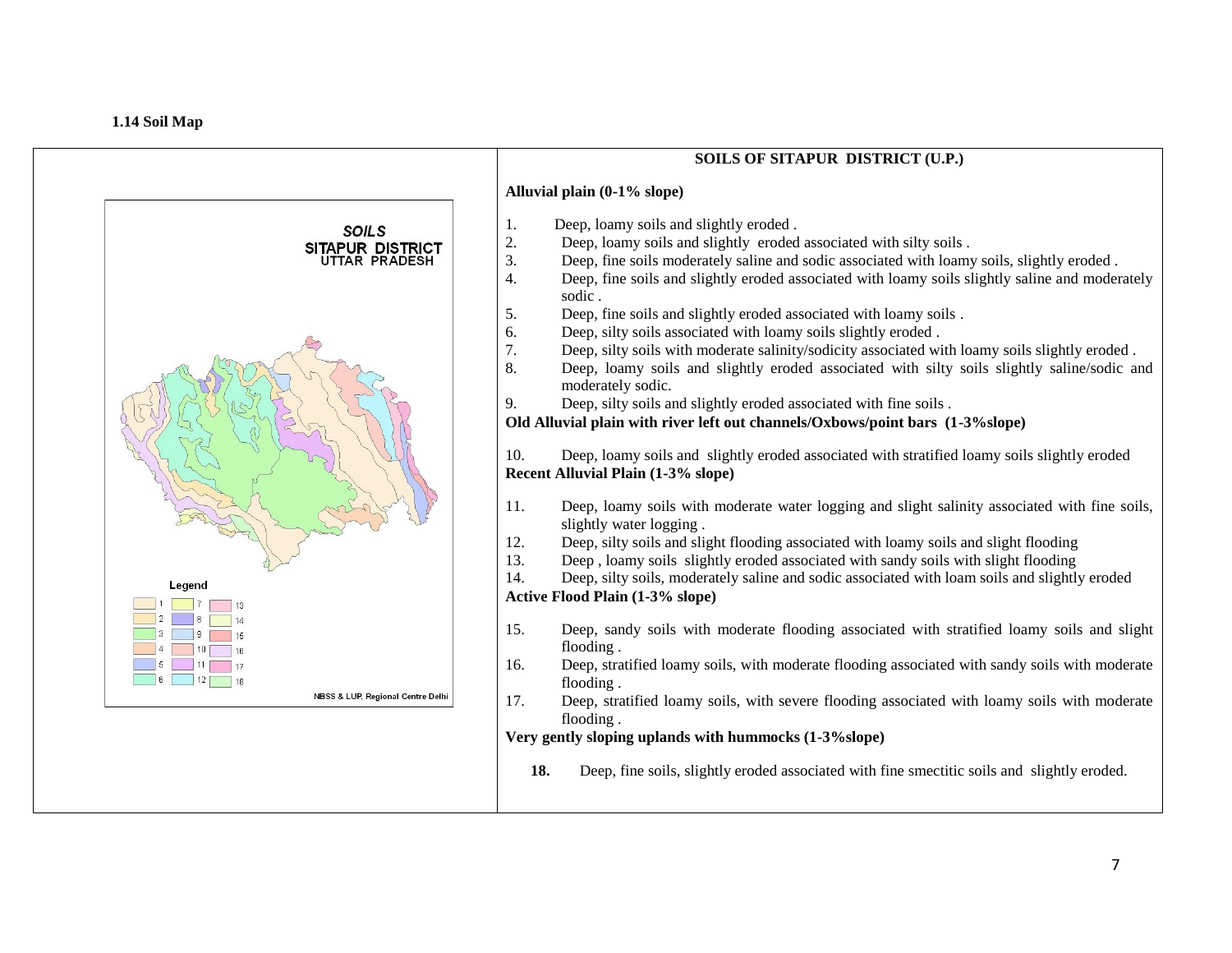# **2.0 Strategies for weather related contingencies**

### **2.1 Drought**

#### **2.1.1 Rainfed situation**

| <b>Condition</b>                                   |                                                                                                                         |                                         | <b>Suggested Contingency measures</b>                                                                                                                                                                                                              |                                             |                                     |  |  |  |
|----------------------------------------------------|-------------------------------------------------------------------------------------------------------------------------|-----------------------------------------|----------------------------------------------------------------------------------------------------------------------------------------------------------------------------------------------------------------------------------------------------|---------------------------------------------|-------------------------------------|--|--|--|
| <b>Early season</b><br>drought (delayed<br>onset)  | <b>Normal Crop / Cropping</b><br><b>Major Farming</b><br>situation<br>system                                            |                                         | Change in crop / cropping<br>system including variety                                                                                                                                                                                              | <b>Agronomic measures</b>                   | <b>Remarks</b> on<br>Implementation |  |  |  |
| Delay by 2 weeks<br>(1 <sup>st</sup> week of July) | Deep, fine soils<br>moderately saline<br>and sodic ,/ Deep,<br>loamy soils and<br>slightly eroded/<br>Deep, silty soils | Sorghum/Pearl millet+ Pigeon<br>Pea+Urd | No change<br>Sorghum-CSV-13,CSV-<br>15,CSV-23, Bundela<br>Pearl millet-ICMV-221, JBV-<br>2, ICTP-8203,<br>Pigeon Pea -N Arhar-1, N<br>arhar-2, Bahar, PDA-11, MA-<br>13, MA-6<br>Urd-Azad urd-2, Azad urd-<br>3, Sekhar-1, sekhar-2, sekhar-<br>3. | Raised<br>Line sowing/<br>bed $1:2:1$       | Linked with<br>SDC/SAUs             |  |  |  |
|                                                    |                                                                                                                         | Sorghum/Pearl millet/                   | No change<br>Sorghum-CSV-13,CSV-<br>15,CSV-23, Bundela<br>Pearl millet-ICMV-221, JBV-<br>2, ICTP-8203,                                                                                                                                             | Line sowing/<br>Raised<br>bed against slope | Linked with<br>SDC/SAUs             |  |  |  |
|                                                    |                                                                                                                         | Sorghum/Pearl millet+ Pigeon<br>Pea     | No change<br>Sorghum-CSV-13,CSV-<br>15,CSV-23, Bundela<br>Pearl millet-ICMV-221, JBV-<br>2, ICTP-8203,<br>Pigeon Pea -N Arhar-1, N<br>arhar-2, Bahar, PDA-11, MA-<br>13, MA-6                                                                      | Raised<br>Line sowing/<br>bed $1:2$         | Linked with<br>SDC/SAUs             |  |  |  |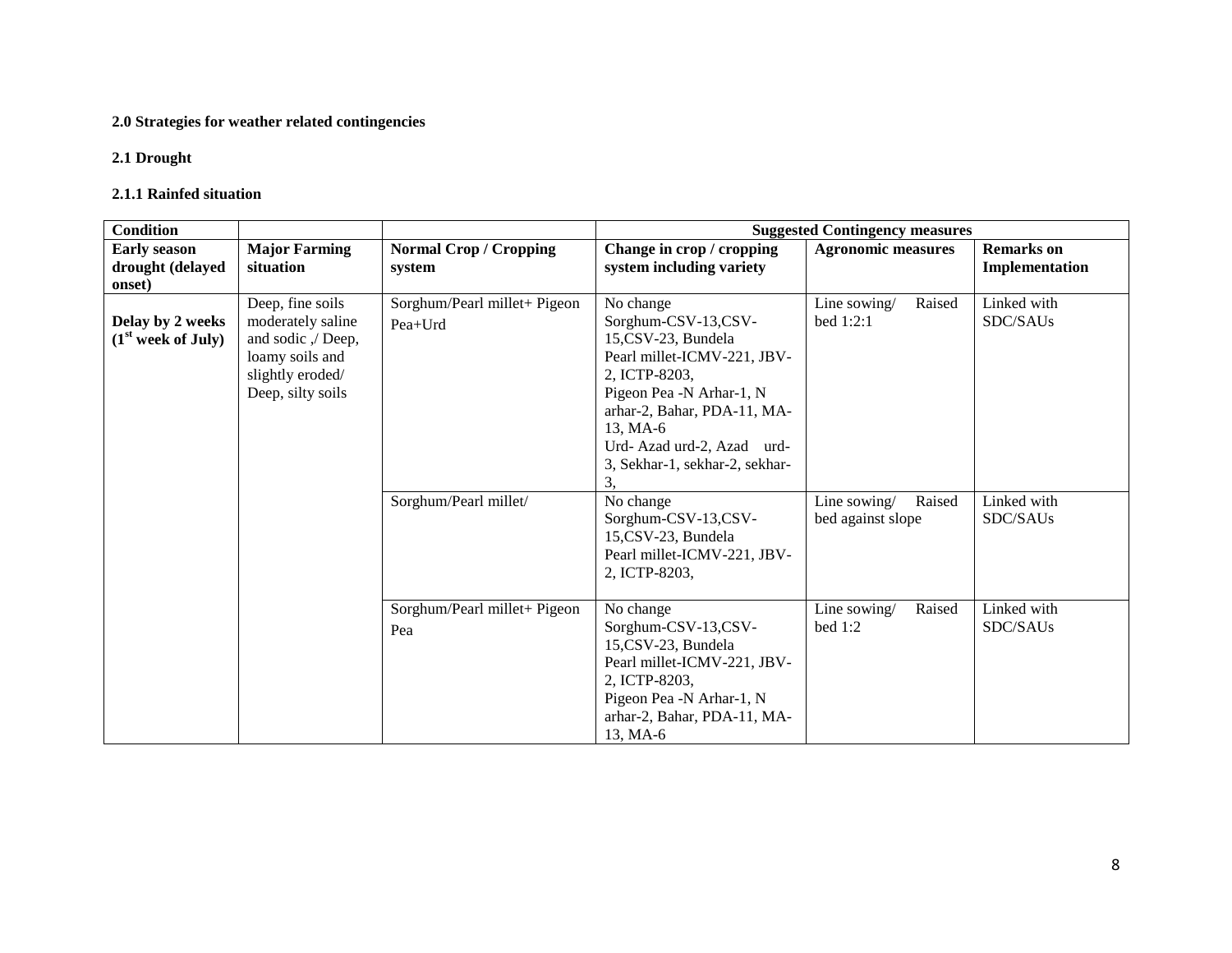| <b>Condition</b>                                  |                                                                                                                         |                                           |                                                                                                                                                                                                                                                    | <b>Suggested Contingency measures</b>       |                                     |
|---------------------------------------------------|-------------------------------------------------------------------------------------------------------------------------|-------------------------------------------|----------------------------------------------------------------------------------------------------------------------------------------------------------------------------------------------------------------------------------------------------|---------------------------------------------|-------------------------------------|
| <b>Early season</b><br>drought (delayed<br>onset) | <b>Major Farming</b><br>situation                                                                                       | <b>Normal Crop/cropping</b><br>system     | Change in crop/cropping<br>system                                                                                                                                                                                                                  | <b>Agronomic measures</b>                   | <b>Remarks</b> on<br>Implementation |
| Delay by 4 weeks<br>$2st$ week of<br>August)      | Deep, fine soils<br>moderately saline<br>and sodic ,/ Deep,<br>loamy soils and<br>slightly eroded/<br>Deep, silty soils | Sorghum/Pearl millet+ Pigeon<br>$Pea+Urd$ | No change<br>Sorghum-CSV-13,CSV-<br>15,CSV-23, Bundela<br>Pearl millet-ICMV-221, JBV-<br>2, ICTP-8203,<br>Pigeon Pea -N Arhar-1, N<br>arhar-2, Bahar, PDA-11, MA-<br>13, MA-6<br>Urd-Azad urd-2, Azad urd-<br>3, Sekhar-1, sekhar-2, sekhar-<br>3, | Line sowing/<br>Raised<br>bed 1:2:1         | Linked with<br>SDC/SAUs             |
|                                                   |                                                                                                                         | Sorghum/Pearl millet/                     | No change<br>Sorghum-CSV-13,CSV-<br>15,CSV-23, Bundela<br>Pearl millet-ICMV-221, JBV-<br>2, ICTP-8203,                                                                                                                                             | Line sowing/<br>Raised<br>bed against slope | Linked with<br>SDC/SAUs             |
|                                                   |                                                                                                                         | Sorghum/Pearl millet+ Pigeon<br>Pea       | No change<br>Sorghum-CSV-13,CSV-<br>15,CSV-23, Bundela<br>Pearl millet-ICMV-221, JBV-<br>2, ICTP-8203,<br>Pigeon Pea -N Arhar-1, N<br>arhar-2, Bahar, PDA-11, MA-<br>13, MA-6                                                                      | Raised<br>Line sowing/<br>bed 1:2           | Linked with<br>SDC/SAUs             |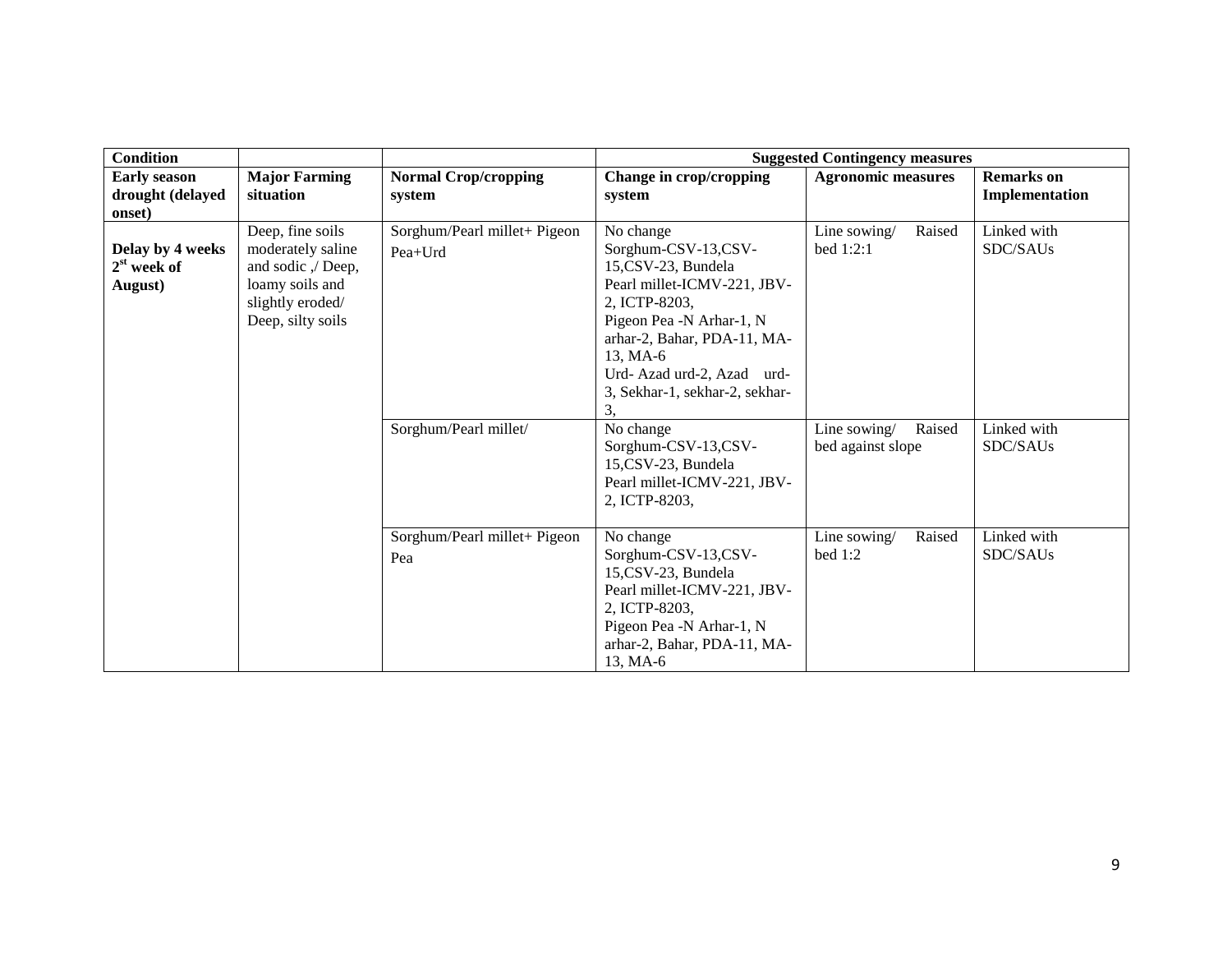| <b>Condition</b>                                       |                                                                                                                         |                                                                  |                                                                                                                                                                                                                                                            | <b>Suggested Contingency measures</b>                         |                                        |
|--------------------------------------------------------|-------------------------------------------------------------------------------------------------------------------------|------------------------------------------------------------------|------------------------------------------------------------------------------------------------------------------------------------------------------------------------------------------------------------------------------------------------------------|---------------------------------------------------------------|----------------------------------------|
| <b>Early season</b><br>drought (delayed<br>onset)      | <b>Major Farming</b><br>situation                                                                                       | <b>Normal Crop/cropping</b><br>system                            | Change in crop/cropping<br>system                                                                                                                                                                                                                          | <b>Agronomic measures</b>                                     | <b>Remarks</b> on<br>Implementation    |
| Delay by 6 weeks<br>1 <sup>st</sup> week of<br>August) | Deep, fine soils<br>moderately saline<br>and sodic ,/ Deep,<br>loamy soils and<br>slightly eroded/<br>Deep, silty soils | Sorghum/Pearl millet+ Pigeon<br>Pea+Urd<br>Sorghum/Pearl millet/ | No change<br>Sorghum-CSV-13,CSV-<br>15,CSV-23, Bundela<br>Pearl millet-ICMV-221, JBV-<br>2, ICTP-8203,<br>Pigeon Pea -N Arhar-1, N<br>arhar-2, Bahar, PDA-11, MA-<br>13, MA-6<br>Urd-Azad urd-2, Azad urd-3,<br>Sekhar-1, sekhar-2, sekhar-3,<br>No change | Line sowing/<br>Raised<br>bed 1:2:1<br>Raised<br>Line sowing/ | Linked with<br>SDC/SAUs<br>Linked with |
|                                                        |                                                                                                                         |                                                                  | Sorghum-CSV-13,CSV-<br>15,CSV-23, Bundela<br>Pearl millet-ICMV-221, JBV-<br>2. ICTP-8203.                                                                                                                                                                  | bed against slope                                             | SDC/SAUs                               |
|                                                        |                                                                                                                         | Sorghum/Pearl millet+ Pigeon<br>Pea                              | No change<br>Sorghum-CSV-13,CSV-<br>15,CSV-23, Bundela<br>Pearl millet-ICMV-221, JBV-<br>2, ICTP-8203,<br>Pigeon Pea -N Arhar-1, N<br>arhar-2, Bahar, PDA-11, MA-<br>13, MA-6                                                                              | Raised<br>Line sowing/<br>bed 1:2                             | Linked<br>with<br>SDC/SAUs             |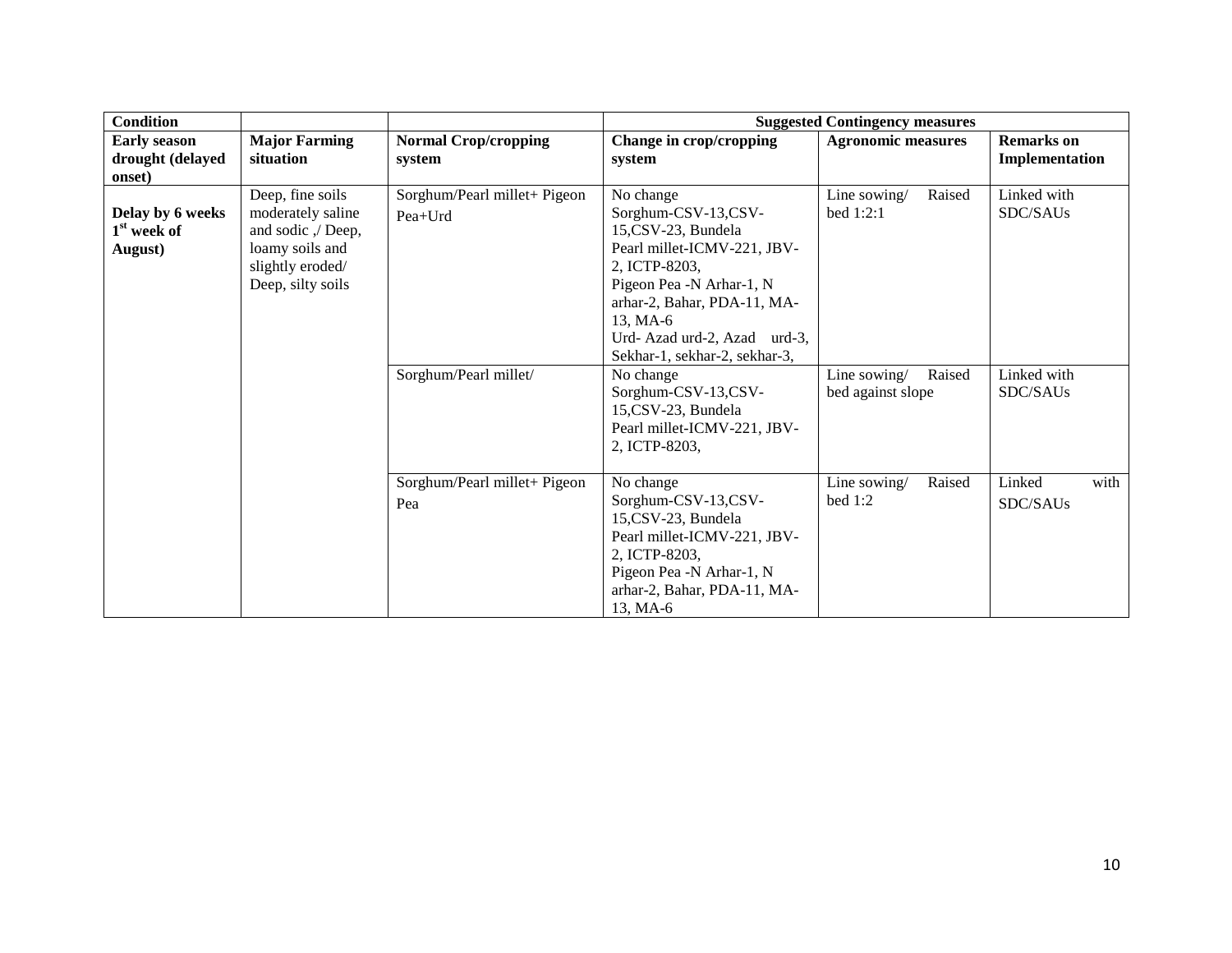| <b>Condition</b>                                  |                                                             |                                           |                                   | <b>Suggested Contingency measures</b>                     |                                     |
|---------------------------------------------------|-------------------------------------------------------------|-------------------------------------------|-----------------------------------|-----------------------------------------------------------|-------------------------------------|
| <b>Early season</b><br>drought (delayed<br>onset) | <b>Major Farming</b><br>situation                           | <b>Normal Crop/cropping</b><br>system     | Change in crop/cropping<br>system | <b>Agronomic measures</b>                                 | <b>Remarks</b> on<br>Implementation |
| Delay by 8 weeks<br>$(3rd$ week of                | Deep, fine soils<br>moderately saline<br>and sodic ,/ Deep, | Sorghum/Pearl millet+ Pigeon<br>$Pea+Urd$ | Fallow                            | Fallow for rabi sowing<br>Viz mustard, lentil and<br>gram |                                     |
| August)                                           | loamy soils and<br>slightly eroded/<br>Deep, silty soils    | Sorghum/Pearl millet/                     | Fallow                            | Fallow for rabi sowing<br>Viz mustard, lentil and<br>gram |                                     |
|                                                   |                                                             | Sorghum/Pearl millet+ Pigeon<br>Pea       | Fallow                            | Fallow for rabi sowing<br>Viz mustard, lentil and<br>gram |                                     |

| <b>Condition</b>     |                      |                              |                   | <b>Suggested Contingency measures</b> |                   |
|----------------------|----------------------|------------------------------|-------------------|---------------------------------------|-------------------|
| Early season         | <b>Major Farming</b> | <b>Normal Crop/cropping</b>  | Crop management   | Soil nutrient &                       | <b>Remarks</b> on |
| drought (Normal      | situation            | system                       |                   | moisture conservation                 | Implementation    |
| onset)               |                      |                              |                   | measures                              |                   |
|                      | Deep, fine soils     | Sorghum/Pearl millet+ Pigeon | Weeding/Re-sowing | All nutrients apply at                |                   |
| <b>Normal onset</b>  | moderately saline    | Pea+Urd                      |                   | the time of sowing.                   |                   |
| followed by 15-20    | and sodic ,/ Deep,   |                              |                   | Mulching.                             |                   |
| days dry spell after | loamy soils and      | Sorghum/Pearl millet/        | Weeding/Re-sowing | All nutrients apply at                |                   |
| sowing leading to    | slightly eroded/     |                              |                   | the time of sowing.                   |                   |
| poor                 | Deep, silty soils    |                              |                   | Mulching.                             |                   |
| germination/crop     |                      | Sorghum/Pearl millet+ Pigeon | Weeding/Re-sowing | All nutrients apply at                |                   |
| stand etc.           |                      | Pea                          |                   | the time of sowing.                   |                   |
|                      |                      |                              |                   | Mulching.                             |                   |

| Condition            |                      |                             | <b>Suggested Contingency measures</b> |                        |                   |
|----------------------|----------------------|-----------------------------|---------------------------------------|------------------------|-------------------|
| Mid season           | <b>Major Farming</b> | <b>Normal Crop/cropping</b> | Crop management                       | Soil nutrient &        | <b>Remarks</b> on |
| drought (long dry    | situation            | system                      |                                       | moisture conservation  | Implementation    |
| spell, consecutive 2 |                      |                             |                                       | measures               |                   |
| weeks rainless       |                      |                             |                                       |                        |                   |
| $(>2.5$ mm) period)  |                      |                             |                                       |                        |                   |
|                      | Deep, fine soils     | Sorghum/Pearl millet/       | Spray 2% MOP+ 2% Urea                 | All nutrients apply at | Linked with       |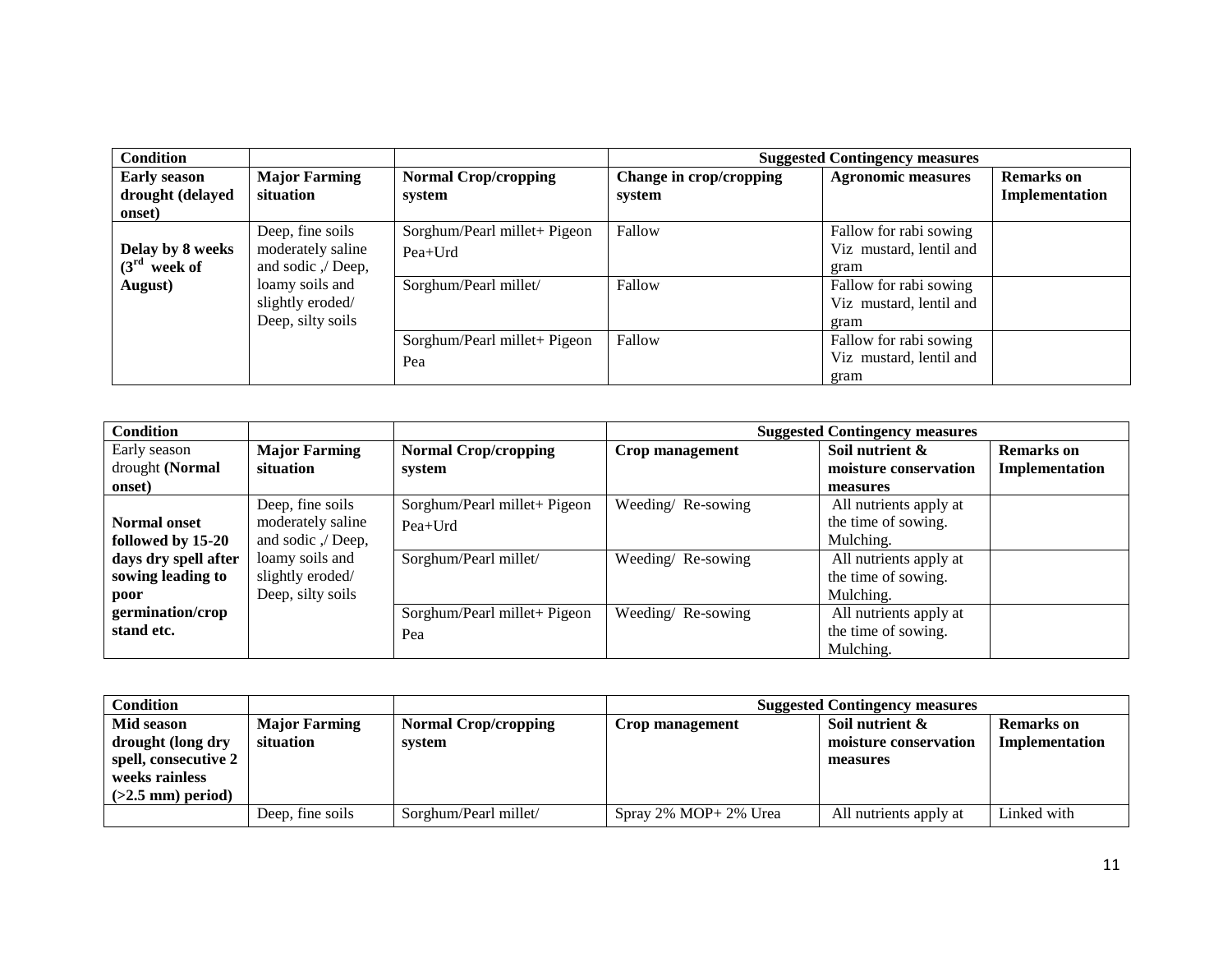| At vegetative stage | moderately saline  |                              |              | the time of sowing.    | NFSM Scheme |
|---------------------|--------------------|------------------------------|--------------|------------------------|-------------|
|                     | and sodic ,/ Deep, |                              |              | Mulching.              |             |
|                     | loamy soils and    | Sorghum/Pearl millet+ Pigeon | Spray 2% MOP | All nutrients apply at | Linked with |
|                     | slightly eroded/   | Pea                          |              | the time of sowing.    | NFSM Scheme |
|                     | Deep, silty soils  |                              |              | Mulching.              |             |
|                     |                    | Sorghum/Pearl millet+ Pigeon | Spray 2% MOP | All nutrients apply at | Linked with |
|                     |                    | $Pea+Urd$                    |              | the time of sowing.    | NFSM Scheme |
|                     |                    |                              |              | Mulching.              |             |

| <b>Condition</b>                |                                                                      |                                           |                      | <b>Suggested Contingency measures</b>  |                                           |
|---------------------------------|----------------------------------------------------------------------|-------------------------------------------|----------------------|----------------------------------------|-------------------------------------------|
| Mid season                      | <b>Major Farming</b>                                                 | <b>Normal Crop/cropping</b>               | Crop management      | Soil nutrient &                        | <b>Remarks</b> on                         |
| drought (long dry               | situation                                                            | system                                    |                      | moisture conservation                  | Implementation                            |
| spell)                          |                                                                      |                                           |                      | measures                               |                                           |
| At flowering/<br>fruiting stage | <b>Sandy Loam,</b><br>Silty soil and Deep,<br>silty soils associated | Sorghum/Pearl millet/                     | Spray 2% MOP+2% Urea | Life saving irrigation if<br>available | Linked with<br><b>NFSM/RKVY</b><br>Scheme |
|                                 | with loamy soils<br>slightly eroded                                  | Sorghum/Pearl millet+ Pigeon<br>Pea       | Spray 2% MOP         | Life saving irrigation if<br>available | Linked with<br><b>NFSM/RKVY</b><br>Scheme |
|                                 |                                                                      | Sorghum/Pearl millet+ Pigeon<br>$Pea+Urd$ | Spray 2% MOP         | Life saving irrigation if<br>available | Linked with<br>NFSM/RKVY<br>Scheme        |

| <b>Condition</b>        |                        |                              |                      | <b>Suggested Contingency measures</b> |                   |
|-------------------------|------------------------|------------------------------|----------------------|---------------------------------------|-------------------|
| <b>Terminal drought</b> | <b>Major Farming</b>   | <b>Normal Crop/cropping</b>  | Crop management      | <b>Rabi Crop planning</b>             | <b>Remarks</b> on |
| (Early withdrawal       | situation              | system                       |                      |                                       | Implementation    |
| of monsoon)             |                        | Sorghum/Pearl millet/        | Spray 2% MOP+2% Urea | Used as fodder planning               | Linked with       |
|                         | <b>Sandy Loam,</b>     |                              |                      | for rabi sowing                       | <b>NFSM/RKVY</b>  |
|                         | Silty soil and Deep,   |                              |                      |                                       | Scheme            |
|                         | silty soils associated | Sorghum/Pearl millet+ Pigeon | Spray 2% MOP         | Life saving irrigation if             | Linked with       |
|                         | with loamy soils       | Pea                          |                      | available                             | <b>NFSM/RKVY</b>  |
|                         | slightly eroded        |                              |                      |                                       | Scheme            |
|                         |                        | Sorghum/Pearl millet+ Pigeon | Spray 2% MOP         | Life saving irrigation if             | Linked with       |
|                         |                        | $Pea+Urd$                    |                      | available, Harvest Urd If             | <b>NFSM/RKVY</b>  |
|                         |                        |                              |                      | physiological                         | Scheme            |
|                         |                        |                              |                      | mature75%                             |                   |
|                         |                        |                              |                      |                                       |                   |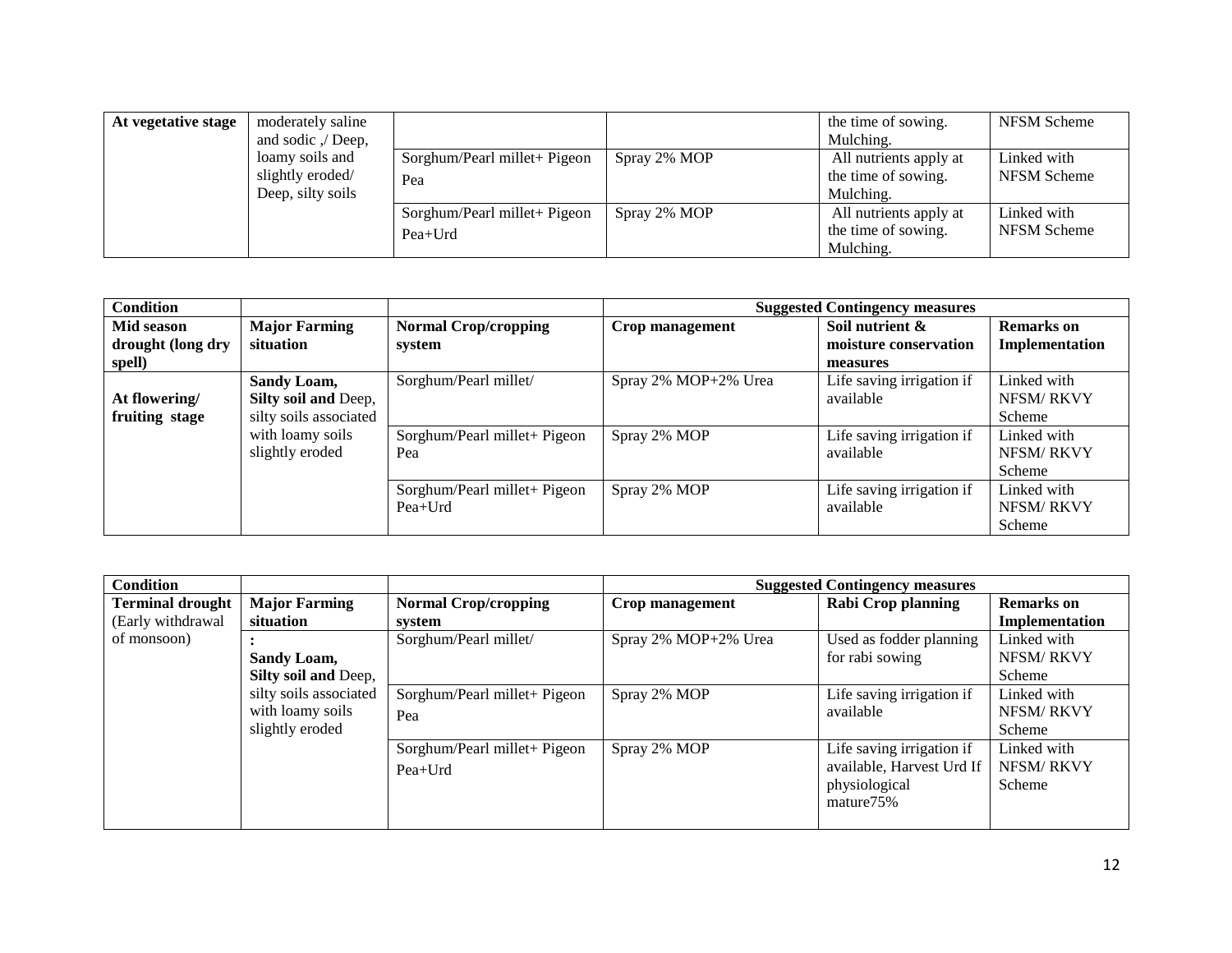# **2.1.2 Drought - Irrigated situation**

| <b>Condition</b>                                             |                                                                          |                             |                                                                                                                                        | <b>Suggested Contingency measures</b>                                                                                                                                                                                                       |                         |
|--------------------------------------------------------------|--------------------------------------------------------------------------|-----------------------------|----------------------------------------------------------------------------------------------------------------------------------------|---------------------------------------------------------------------------------------------------------------------------------------------------------------------------------------------------------------------------------------------|-------------------------|
|                                                              | <b>Major Farming</b>                                                     | <b>Normal Crop/cropping</b> | Change in crop/cropping                                                                                                                | <b>Agronomic measures</b>                                                                                                                                                                                                                   | <b>Remarks</b> on       |
|                                                              | situation                                                                | system                      | system                                                                                                                                 |                                                                                                                                                                                                                                             | Implementation          |
| Delayed release of<br>water in canals<br>due to low rainfall | Farming situation:<br>Sandy Loam, Silty<br>soil and Deep, silty<br>soils | Rice                        | Inclusion of these varieties<br>Sarju-52, pant-12, NDR-359,<br>PR-113 and Hybrids.                                                     | SRI<br>$\bullet$<br>Provide irrigation at<br>$\bullet$<br>hair line crack stage<br>Weed control                                                                                                                                             | Linked with<br>SDC/SAUs |
|                                                              |                                                                          | Maize                       | Prefer early/short duration<br>varieties/composites/Hybrids<br>Azad Uttam, Azad Kamal,<br>Tarun, Naveen and prakash,<br>PEHM-2, PEHM-5 | Ridge and furrow<br>$\bullet$<br>planting<br>Irrigation at critical<br>$\bullet$<br>stages<br>Weed control<br>Ensure<br>$\bullet$<br>recommended<br>basal dose $(2/3$ of<br>RDF) and 1/3 of<br>RDF of K at<br>tasseling initiation<br>stage | Linked with<br>SDC/SAUs |
|                                                              |                                                                          | Sugarcane                   | No change                                                                                                                              | Application of MOP,<br>removal of lower<br>leaves and light<br>irrigation                                                                                                                                                                   | Linked with<br>SDC/SAUs |

| <b>Condition</b>    |                             |                             |                         | <b>Suggested Contingency measures</b> |                   |
|---------------------|-----------------------------|-----------------------------|-------------------------|---------------------------------------|-------------------|
|                     | <b>Major Farming</b>        | <b>Normal Crop/cropping</b> | Change in crop/cropping | <b>Agronomic measures</b>             | <b>Remarks</b> on |
|                     | situation                   | system                      | system                  |                                       | Implementation    |
| Limited release of  | <b>Sandy Loam,</b><br>Silty | Rice                        | No change               | <b>SRI</b><br>$\bullet$               |                   |
| water in canals     | soil and Deep, silty        |                             |                         | Weed control<br>$\bullet$             |                   |
| due to low rainfall | soils                       |                             |                         | Life saving<br>$\bullet$              |                   |
|                     |                             |                             |                         | irrigation                            |                   |
|                     |                             | Maize                       | No change               | Ridge and<br>$\bullet$                |                   |
|                     |                             |                             |                         | furrow planting                       |                   |
|                     |                             |                             |                         | Life saving<br>$\bullet$              |                   |
|                     |                             |                             |                         | irrigation                            |                   |
|                     |                             |                             |                         | Mulching                              |                   |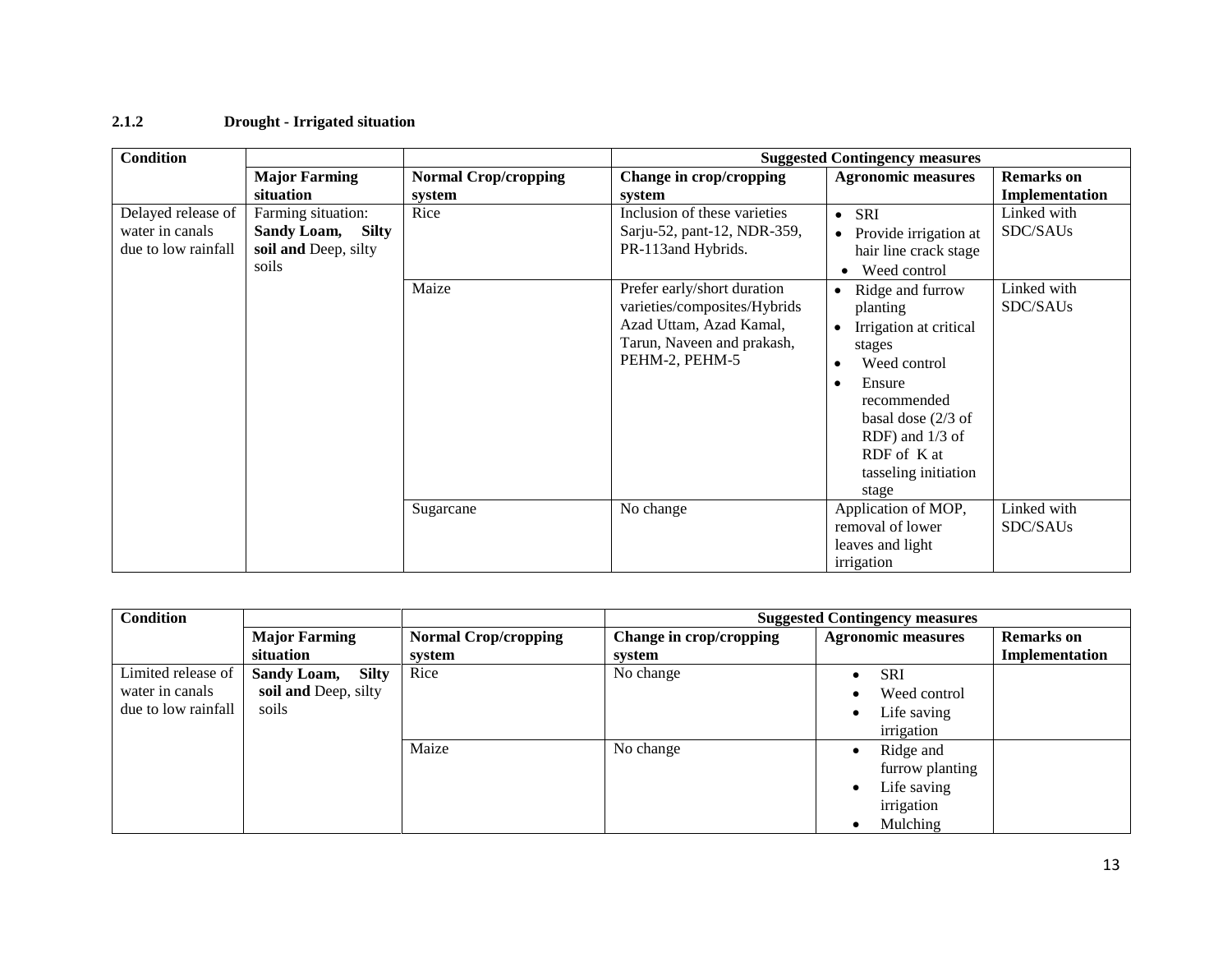| <b>Condition</b> |                      |                             | <b>Suggested Contingency measures</b> |                                                                                                                 |                   |  |  |
|------------------|----------------------|-----------------------------|---------------------------------------|-----------------------------------------------------------------------------------------------------------------|-------------------|--|--|
|                  | <b>Major Farming</b> | <b>Normal Crop/cropping</b> | Change in crop/cropping               | <b>Agronomic measures</b>                                                                                       | <b>Remarks</b> on |  |  |
|                  | situation            | system                      | system                                |                                                                                                                 | Implementation    |  |  |
|                  |                      | Sugarcane                   | No change                             | Life saving<br>$\bullet$<br>irrigation<br>Spray of MOP<br>٠<br>2%<br>Apply lower<br>٠<br>leaves for<br>Mulching |                   |  |  |

| <b>Condition</b>                                                                       |                                   | <b>Suggested Contingency measures</b> |                                   |                           |                                     |
|----------------------------------------------------------------------------------------|-----------------------------------|---------------------------------------|-----------------------------------|---------------------------|-------------------------------------|
|                                                                                        | <b>Major Farming</b><br>situation | <b>Normal Crop/cropping</b><br>system | Change in crop/cropping<br>system | <b>Agronomic measures</b> | <b>Remarks</b> on<br>Implementation |
| Non release of<br>water in canals<br>under delayed<br>onset of monsoon<br>in catchment | Sandy Loam                        |                                       | Not Applicable                    |                           |                                     |

| Condition         |                      | <b>Suggested Contingency measures</b> |                         |                           |                   |
|-------------------|----------------------|---------------------------------------|-------------------------|---------------------------|-------------------|
|                   | <b>Major Farming</b> | <b>Normal Crop/cropping</b>           | Change in crop/cropping | <b>Agronomic measures</b> | <b>Remarks</b> on |
|                   | situation            | system                                | system                  |                           | Implementation    |
| Lack of inflows   |                      |                                       |                         |                           |                   |
| into tanks due to |                      |                                       |                         |                           |                   |
| insufficient      |                      |                                       |                         |                           |                   |
| /delayed onset of |                      |                                       | Not Applicable          |                           |                   |
| monsoon           |                      |                                       |                         |                           |                   |
| Not Applicable    |                      |                                       |                         |                           |                   |
|                   |                      |                                       |                         |                           |                   |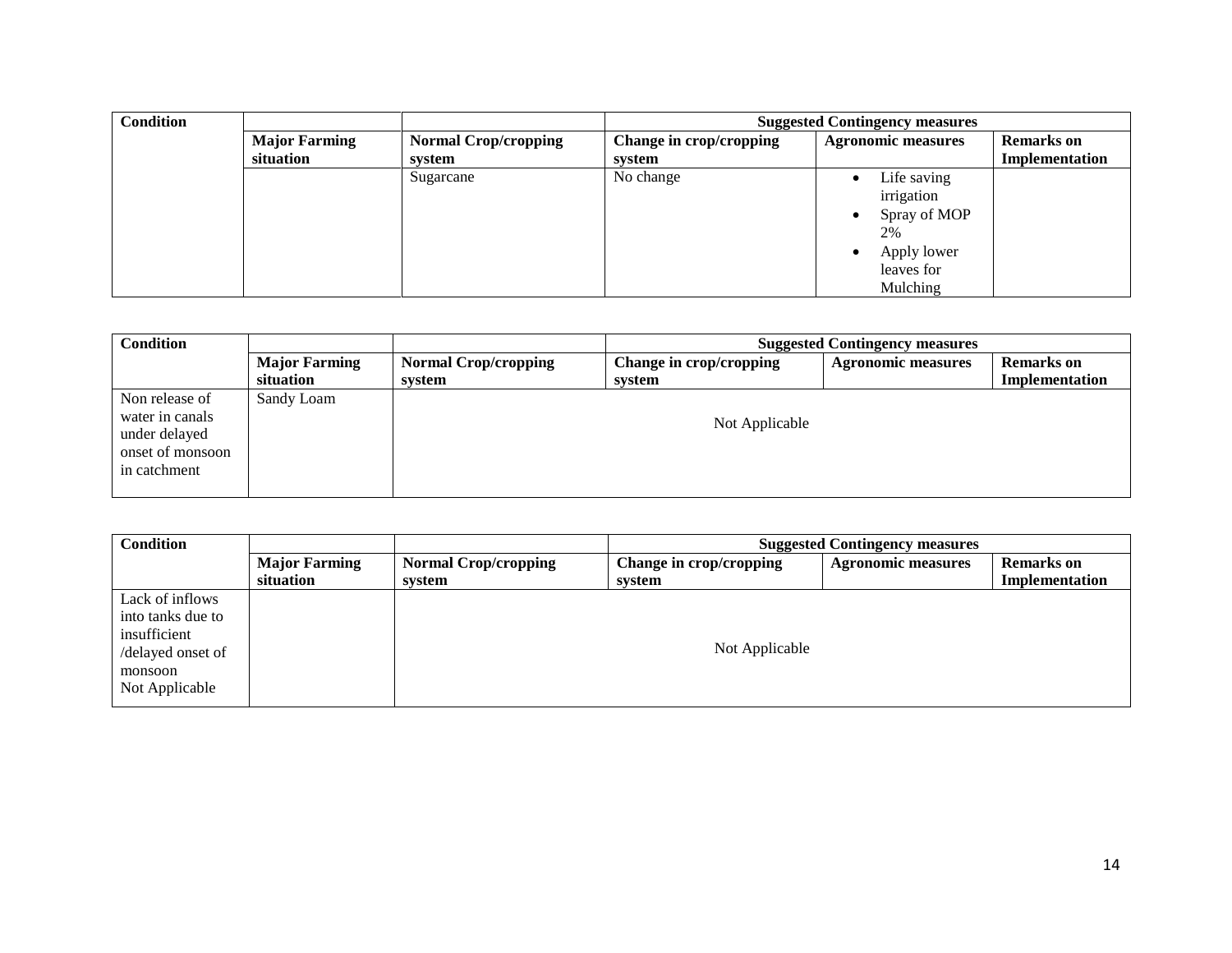| <b>Condition</b>                                               |                      | <b>Suggested Contingency measures</b> |                         |                           |                   |  |
|----------------------------------------------------------------|----------------------|---------------------------------------|-------------------------|---------------------------|-------------------|--|
|                                                                | <b>Major Farming</b> | <b>Normal Crop/cropping</b>           | Change in crop/cropping | <b>Agronomic measures</b> | <b>Remarks</b> on |  |
|                                                                | situation            | system                                | system                  |                           | Implementation    |  |
| Insufficient<br>groundwater<br>recharge due to<br>low rainfall | Tube well irrigated  |                                       | Not Applicable          |                           |                   |  |

**2.2 Unusual rains (untimely, unseasonal etc)** (for both rainfed and irrigated situations)

| <b>Condition</b>                                                                  | <b>Suggested contingency measure</b>                 |                                                |                                                |                                                                            |  |
|-----------------------------------------------------------------------------------|------------------------------------------------------|------------------------------------------------|------------------------------------------------|----------------------------------------------------------------------------|--|
| <b>Continuous high</b><br>rainfall in a short<br>span leading to<br>water logging | <b>Vegetative stage</b>                              | <b>Flowering stage</b>                         | Crop maturity stage                            | Post harvest                                                               |  |
| Rice                                                                              | Repair Bunds                                         | Repair Bunds                                   | Drain out excess water                         | Drain out excess water<br>Shifting of produce at safer place for<br>drying |  |
| Maize                                                                             | Drain out excess water                               | Drain out excess water                         | Drain out excess water                         | Shifting of produce at safer place for<br>drying                           |  |
| Sugarcane                                                                         | Bunds repairing, Drain out<br>excess water           | Drain out excess water,<br>Harvest Mature crop | Drain out excess water, Harvest<br>Mature crop | Shifting of produce at safer place for<br>drying                           |  |
|                                                                                   | Heavy rainfall with high speed winds in a short span |                                                |                                                |                                                                            |  |
| Rice                                                                              | drain out excess water                               | Drain out excess water                         | Drain out excess water                         | Shifting of produce at safer place for<br>drying                           |  |
| Maize                                                                             | Drain out excess water                               | Drain out excess water                         | Drain out excess water                         | Shifting of produce at safer place for<br>drying                           |  |
| Sugarcane                                                                         | Tying of sugarcane clumps                            | Drain out excess water,                        | Drain out excess water, Harvest                | Shifting of produce at safer place for                                     |  |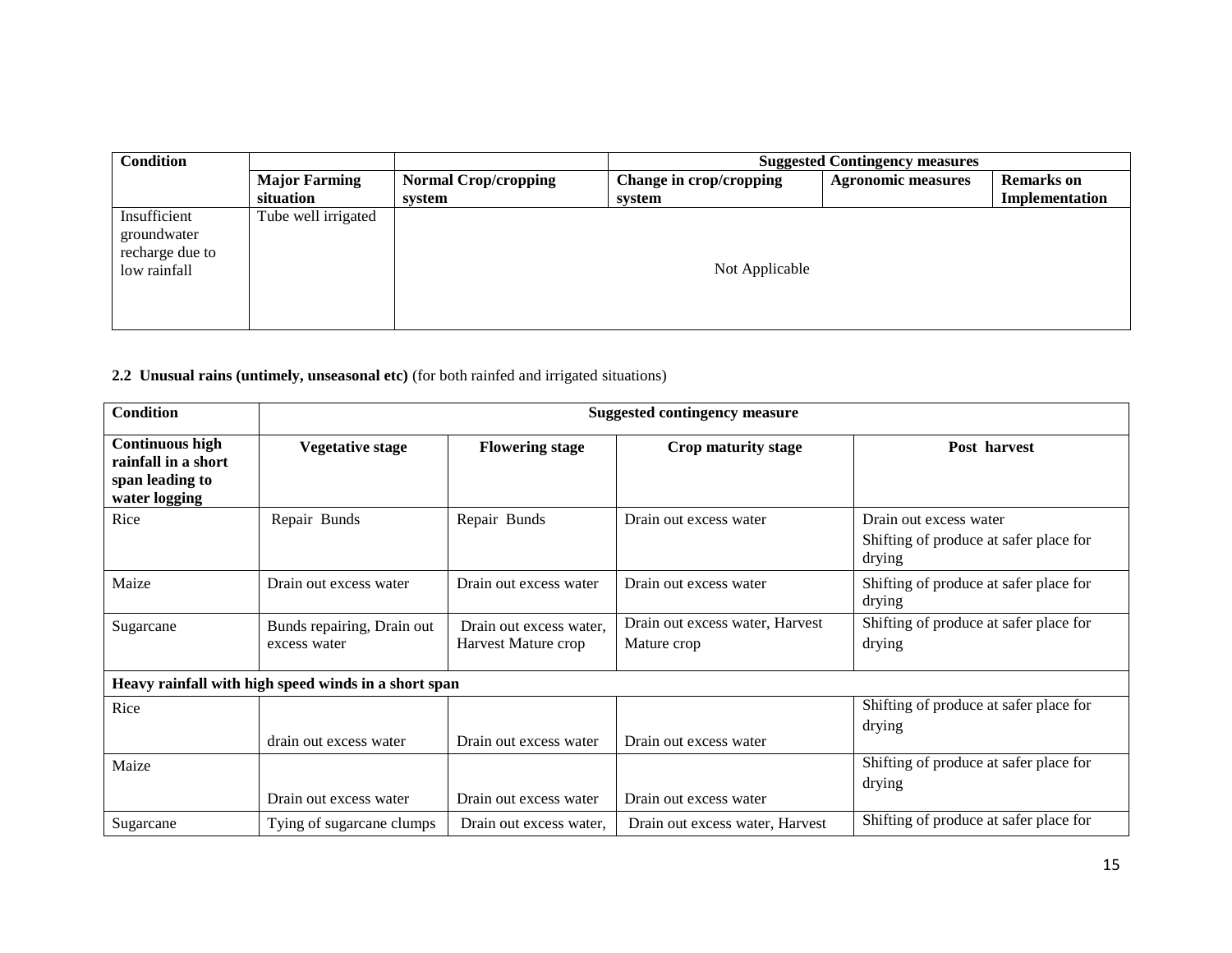|              |                                                                                                       | Harvest Mature crop                                                                                                   | Mature crop              | drying                   |
|--------------|-------------------------------------------------------------------------------------------------------|-----------------------------------------------------------------------------------------------------------------------|--------------------------|--------------------------|
| Horticulture | $\blacksquare$                                                                                        | $\overline{\phantom{a}}$                                                                                              | $\overline{\phantom{a}}$ | $\overline{\phantom{a}}$ |
|              | Outbreak of pests and diseases due to unseasonal rains                                                |                                                                                                                       |                          |                          |
| Rice         | Spray of Chloropyriphos<br>$2.5$ lt./ hac<br>for termite and For<br>stemborer (Cartap @25 kg/<br>hac) | Dusting of Methyl<br>parathion @15 kg/hac<br>for Gandhi Bug and<br>Chlorothalonil @2ml/lt<br>of water for false smut. | $\overline{\phantom{a}}$ | $\overline{\phantom{a}}$ |
| Maize        | Application of fipronil (g)<br>@33 kg/ hac. For termite                                               | Spray of Validamycin<br>$@2.7$ ml/lt. of water<br>solution for banded leaf<br>and sheath blight.                      | $\overline{a}$           | $\overline{\phantom{a}}$ |
| Sugarcane    | Spray of Chloropyriphos<br>@6.50 lt./ hac<br>for early shoot borar                                    | Spray of<br>Mancozeb $(0.2\%)$ for<br>rust.                                                                           |                          |                          |
| Horticulture |                                                                                                       |                                                                                                                       | $\blacksquare$           |                          |

#### **2.3 Floods:**

| <b>Condition</b>                                            | <b>Suggested contingency measure</b> |                         |                           |                                                  |  |  |
|-------------------------------------------------------------|--------------------------------------|-------------------------|---------------------------|--------------------------------------------------|--|--|
| Transient water logging/ partial<br>inundation <sup>1</sup> | Seedling / nursery stage             | <b>Vegetative stage</b> | <b>Reproductive stage</b> | At harvest                                       |  |  |
| Rice                                                        | Drain out excess water               | Strengthening of Bunds  |                           | Shifting of produce at safer<br>place for drying |  |  |
| Sugarcane                                                   | Drain out excess water               | Drain out excess water  | Drain out excess water    | Shifting of produce at safer<br>place for drying |  |  |
| <b>Continuous submergence</b><br>for more than 2 days       |                                      |                         |                           |                                                  |  |  |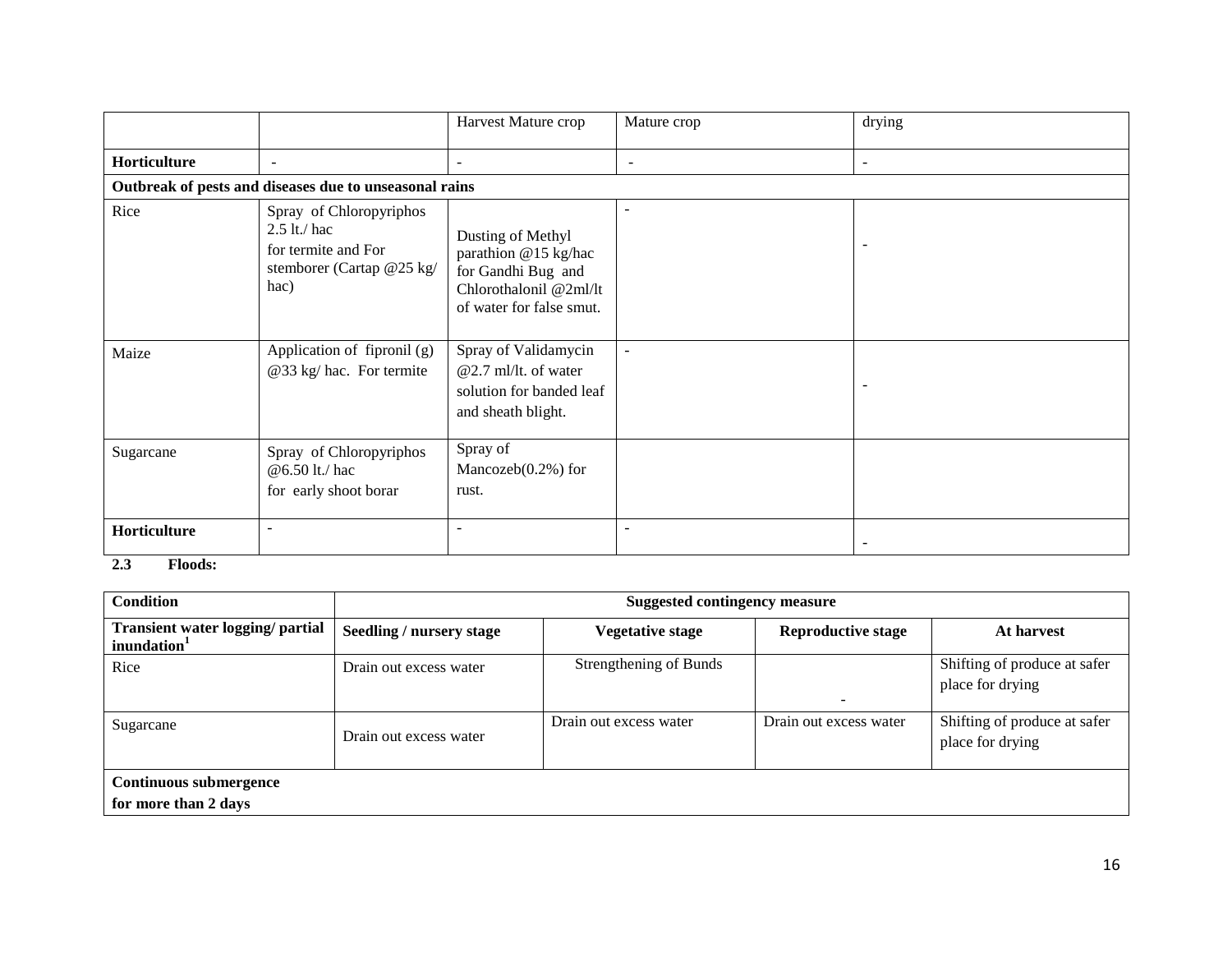| Rice      | Drainage | Drainage and top dressing of<br>urea | Drainage and top<br>dressing of urea | Shifting of produce at safer<br>place for drying |
|-----------|----------|--------------------------------------|--------------------------------------|--------------------------------------------------|
| Sugarcane | Drainage | Drainage and top dressing of<br>urea | Drainage and top<br>dressing of urea | Shifting of produce at safer<br>place for drying |

# **2.4 Extreme events: Heat wave / Cold wave/Frost/ Hailstorm /Cyclone**

| <b>Extreme event</b>   | Suggested contingency measure <sup>r</sup>                       |                                                                     |                                                                  |            |  |  |
|------------------------|------------------------------------------------------------------|---------------------------------------------------------------------|------------------------------------------------------------------|------------|--|--|
| type                   | Seedling / nursery stage                                         | <b>Vegetative stage</b>                                             | <b>Reproductive stage</b>                                        | At harvest |  |  |
| <b>Heat Wave</b>       |                                                                  |                                                                     |                                                                  |            |  |  |
| Rice                   | Drain out heated water from nursery                              | Application of life saving<br>irrigation and MOP                    | Application of life saving irrigation and MOP                    |            |  |  |
| Maize                  | Application of life saving irrigation and<br>mulching            | Application of life saving<br>irrigation and MOP                    | Application of life saving irrigation and MOP                    |            |  |  |
| Sugarcane              | Light irrigation and removal of lower<br>leaves to used as mulch | Light irrigation and<br>removal of lower leaves<br>to used as mulch | Light irrigation and removal of lower leaves to<br>used as mulch |            |  |  |
| Horticulture           |                                                                  |                                                                     |                                                                  |            |  |  |
| Mango                  | To irrigate orchard                                              | To irrigate orchard                                                 | To irrigate orchard                                              |            |  |  |
| Guava                  | To irrigate orchard                                              | To irrigate orchard                                                 | To irrigate orchard                                              |            |  |  |
| Banana                 | To irrigate orchard                                              | To irrigate orchard                                                 | To irrigate orchard                                              |            |  |  |
| Cold wave <sup>q</sup> |                                                                  |                                                                     |                                                                  |            |  |  |
|                        |                                                                  |                                                                     |                                                                  |            |  |  |
| Horticulture           |                                                                  |                                                                     |                                                                  |            |  |  |
| Frost                  |                                                                  |                                                                     |                                                                  |            |  |  |
| <b>Horticulture</b>    |                                                                  |                                                                     |                                                                  |            |  |  |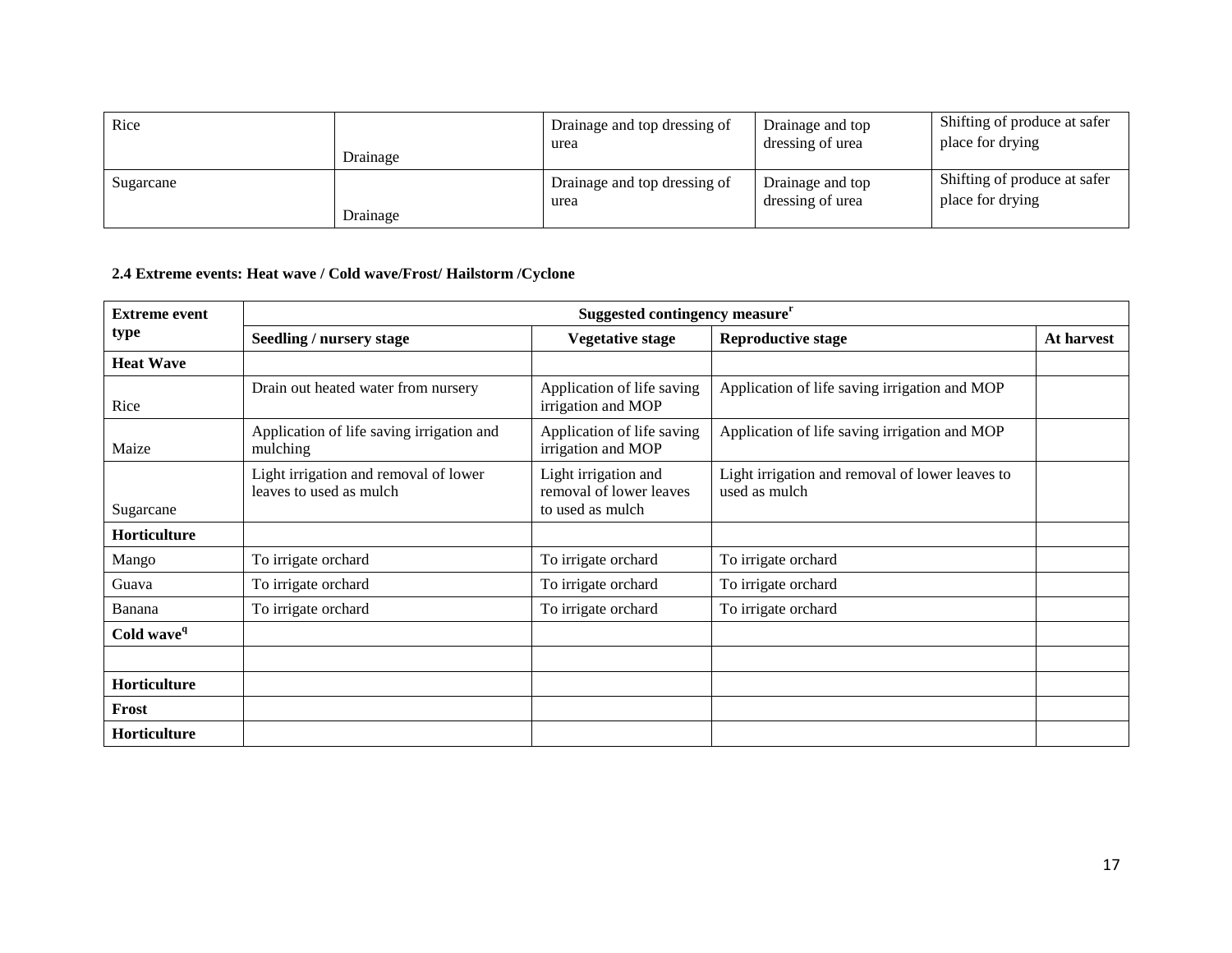# **2.5 Contingent strategies for Livestock, Poultry & Fisheries**

## **2.5.1 Livestock**

| Heat & Cold wave | In villages which are chronically prone to heat<br>waves the following permanent measures are<br>suggested<br>Plantation of trees like Neem, Pipal,<br>$\mathbf{i}$<br>Subabul around the shed<br>Spreading of husk/straw/coconut leaves<br>$\overline{11}$<br>on the roof of the shed<br>iii) Water sprinklers / foggers in the animal<br>shed<br>iv) Application of white reflector paint on<br>the roof to reduce thermal radiation<br>effect<br>Cold wave: Covering all the wire meshed walls /<br>open area with gunny bags/ polyethylene sheets<br>with a mechanism for lifting during the day time<br>and closing during night | Allow the animals preferably early in the morning or<br>late in the evening for grazing during heat waves<br>Allow for grazing between 10AM to 3PM during cold<br>waves<br>Feed green fodder/silage / concentrates during day time<br>and roughages / hay during night time in case of heat<br>waves<br>Add 25-50 ml of edible oil in concentrates per kg and<br>fed to the animal during cold waves<br>Apply / sprinkle lime powder $(5-10)$ g per square feet) in<br>the animal shed during cold waves to neutralize<br>ammonia accumulation<br>Put on the foggers / sprinklers during heat weaves and<br>heaters during cold waves in case of high productive<br>animals<br>In severe cases, vitamin $^{\circ}C^{\prime}$ (5-10ml per litre) and<br>electrolytes (Electral powder @ 20g per litre) should be<br>added in water during severe heat waves. | Green and concentrates<br>supplementation should be<br>provided to all the animals.<br>Allow<br>the animals for<br>grazing (normal timings) |
|------------------|---------------------------------------------------------------------------------------------------------------------------------------------------------------------------------------------------------------------------------------------------------------------------------------------------------------------------------------------------------------------------------------------------------------------------------------------------------------------------------------------------------------------------------------------------------------------------------------------------------------------------------------|-------------------------------------------------------------------------------------------------------------------------------------------------------------------------------------------------------------------------------------------------------------------------------------------------------------------------------------------------------------------------------------------------------------------------------------------------------------------------------------------------------------------------------------------------------------------------------------------------------------------------------------------------------------------------------------------------------------------------------------------------------------------------------------------------------------------------------------------------------------|---------------------------------------------------------------------------------------------------------------------------------------------|
|------------------|---------------------------------------------------------------------------------------------------------------------------------------------------------------------------------------------------------------------------------------------------------------------------------------------------------------------------------------------------------------------------------------------------------------------------------------------------------------------------------------------------------------------------------------------------------------------------------------------------------------------------------------|-------------------------------------------------------------------------------------------------------------------------------------------------------------------------------------------------------------------------------------------------------------------------------------------------------------------------------------------------------------------------------------------------------------------------------------------------------------------------------------------------------------------------------------------------------------------------------------------------------------------------------------------------------------------------------------------------------------------------------------------------------------------------------------------------------------------------------------------------------------|---------------------------------------------------------------------------------------------------------------------------------------------|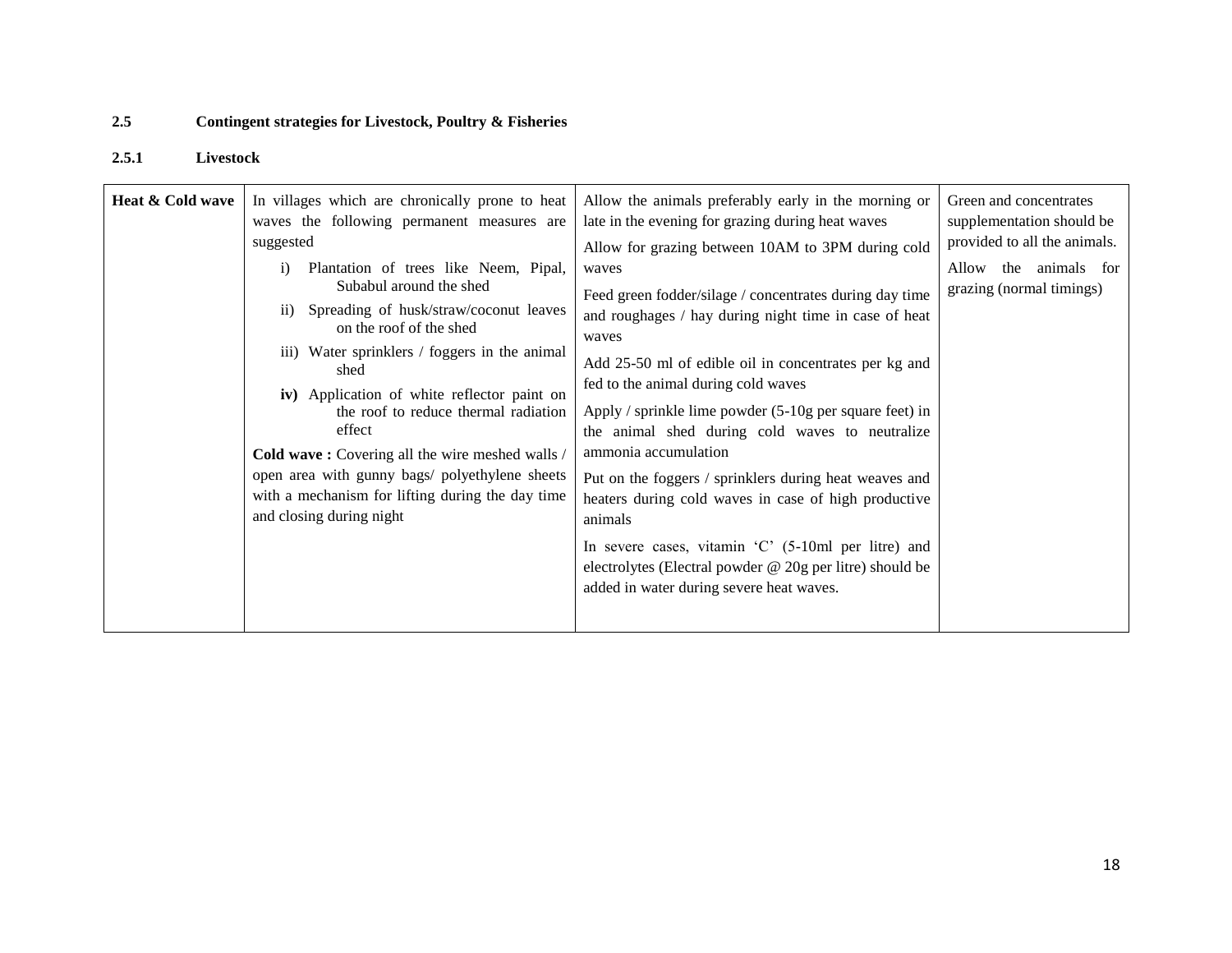### **2.5.2 Poultry**

|                                        |                                                                                                                                                                     | <b>Suggested contingency measures</b>                                                                                                                                                                                                                |                                   | <b>Convergence/linkages with</b><br>ongoing programs, if any |
|----------------------------------------|---------------------------------------------------------------------------------------------------------------------------------------------------------------------|------------------------------------------------------------------------------------------------------------------------------------------------------------------------------------------------------------------------------------------------------|-----------------------------------|--------------------------------------------------------------|
|                                        | <b>Before the event</b>                                                                                                                                             | During the event                                                                                                                                                                                                                                     | After the event                   |                                                              |
| <b>Heat wave</b>                       |                                                                                                                                                                     |                                                                                                                                                                                                                                                      |                                   | <b>Heat wave</b>                                             |
| Shelter/environment<br>management      | Provision<br>$% \left( \left( \mathcal{A},\mathcal{A}\right) \right) =\left( \mathcal{A},\mathcal{A}\right)$ of<br>proper<br>with<br>shelter<br>good<br>ventilation | foggers/water<br>In<br>severe<br>cases.<br>sprinklers/wetting of hanged gunny bags<br>should be arranged<br>Don't allow for scavenging during mid<br>day                                                                                             | Routine practices<br>are followed | Shelter/environment<br>management                            |
| Health<br>and<br>disease<br>management | Deworming<br>and<br>vaccination against RD<br>and fowl pox                                                                                                          | Supplementation of house hold grain<br>Provide cool and clean drinking water<br>with electrolytes and vit. C (5-10 ml per<br>litre)<br>In hot summer, add anti-stress probiotics<br>in drinking water or feed (Reestobal etc.,<br>10-20ml per litre) | Routine practices<br>are followed | Health<br>disease<br>and<br>management                       |
| Cold wave                              |                                                                                                                                                                     |                                                                                                                                                                                                                                                      |                                   | <b>Cold wave</b>                                             |
| Shelter/environment<br>management      | Provision<br>of<br>proper<br>shelter<br>Arrangement<br>for<br>brooding<br>Assure<br>supply<br>of<br>continuous electricity                                          | Close all openings with polythene sheets<br>In severe cases, arrange heaters<br>Don't allow for scavenging during early<br>morning and late evening                                                                                                  | Routine practices<br>are followed | Shelter/environment<br>management                            |